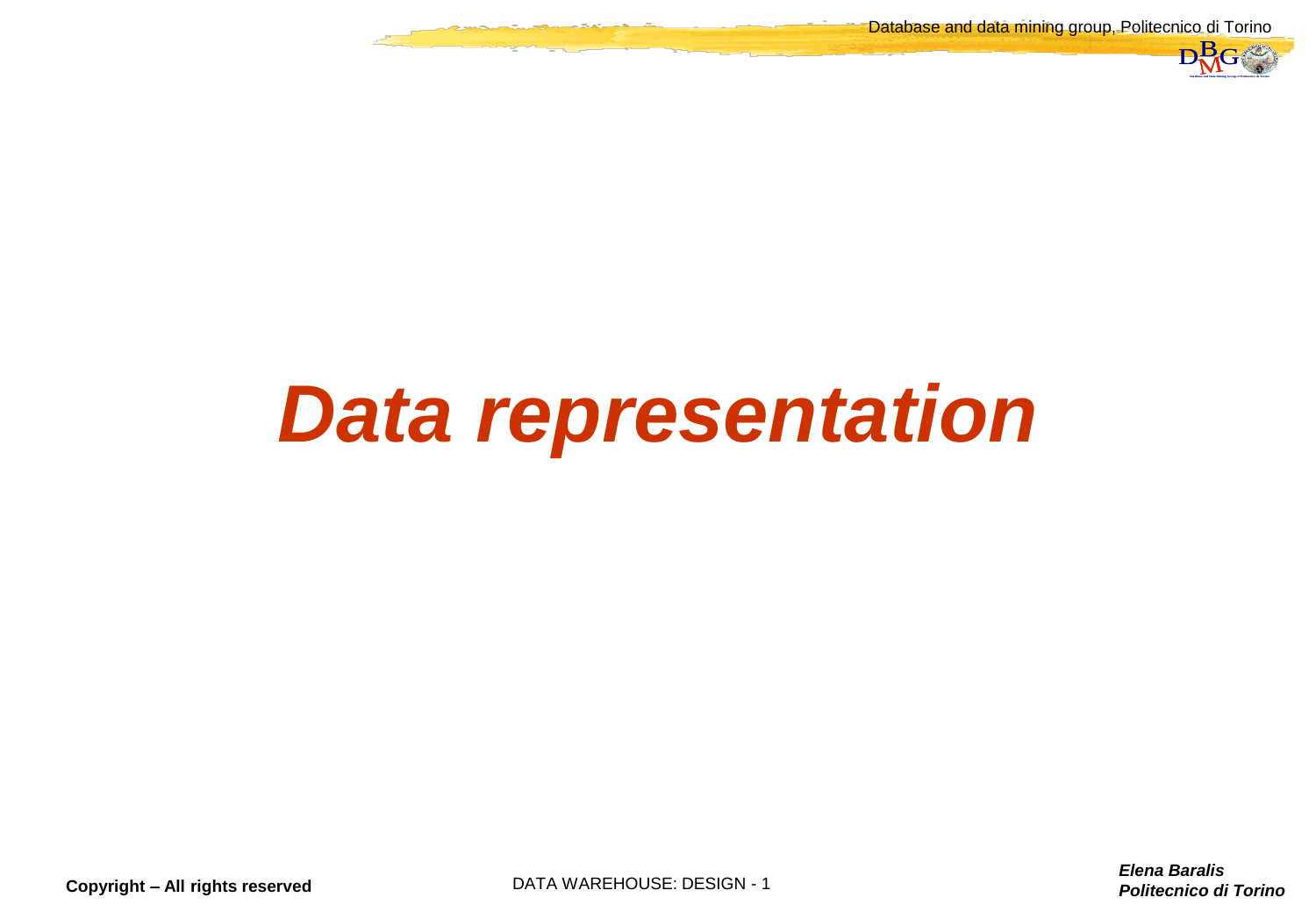

# *P<sub>NG</sub>*<br> **C**iena Baralis<br>
Politecnico di Torino DBMG<br>
Politecnico di Torino DBMG **Multidimensional data representation**

- Data are represented as an (hyper)cube with three or more dimensions
- Measures on which analysis is performed: cells at dimension intersection
- Data warehouse for tracking sales in a supermarket chain:
	- dimensions: product, shop, time
	- measures: sold quantity, sold amount, ...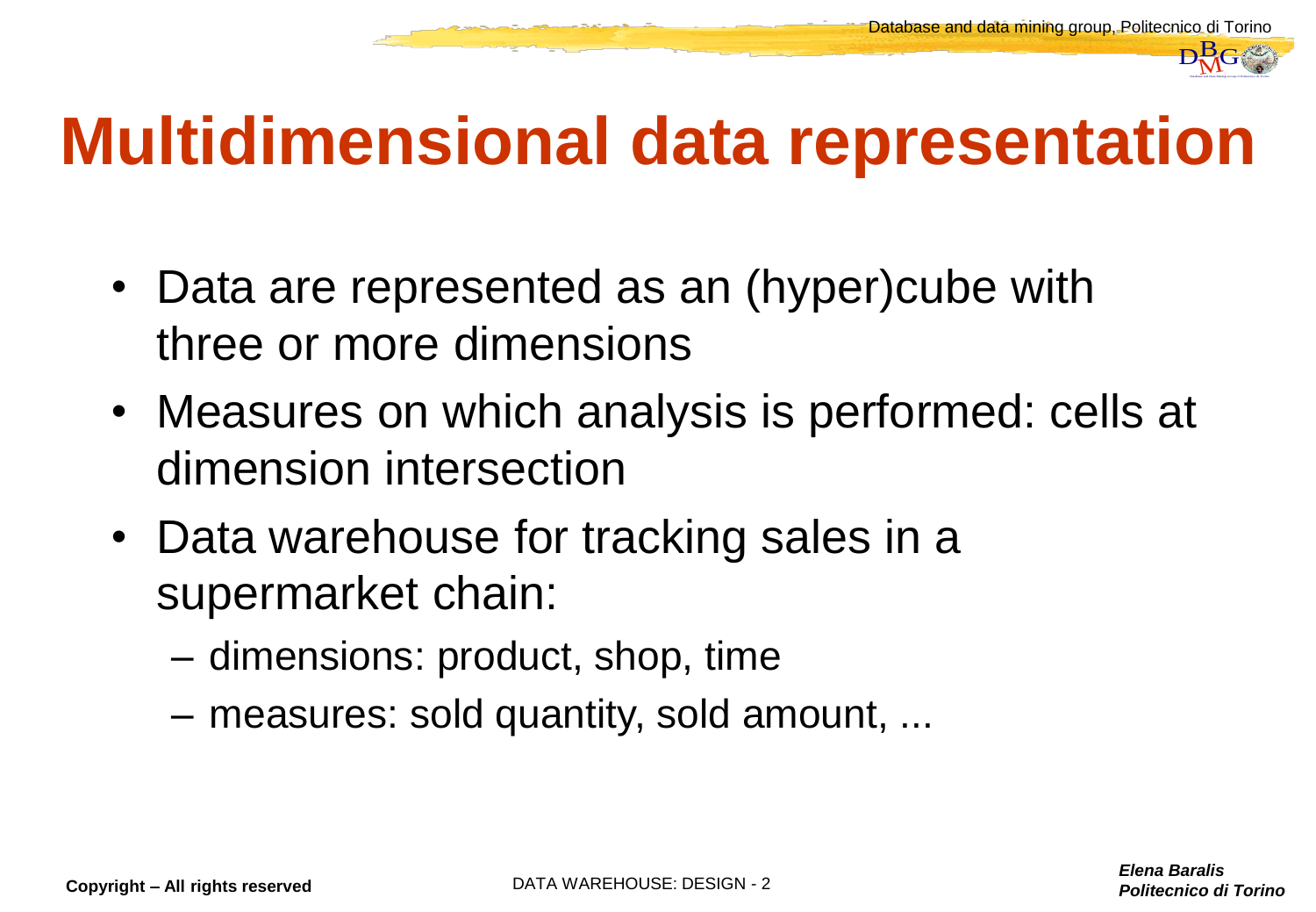

#### **Multidimensional representation**



progettazione", McGraw Hill 2006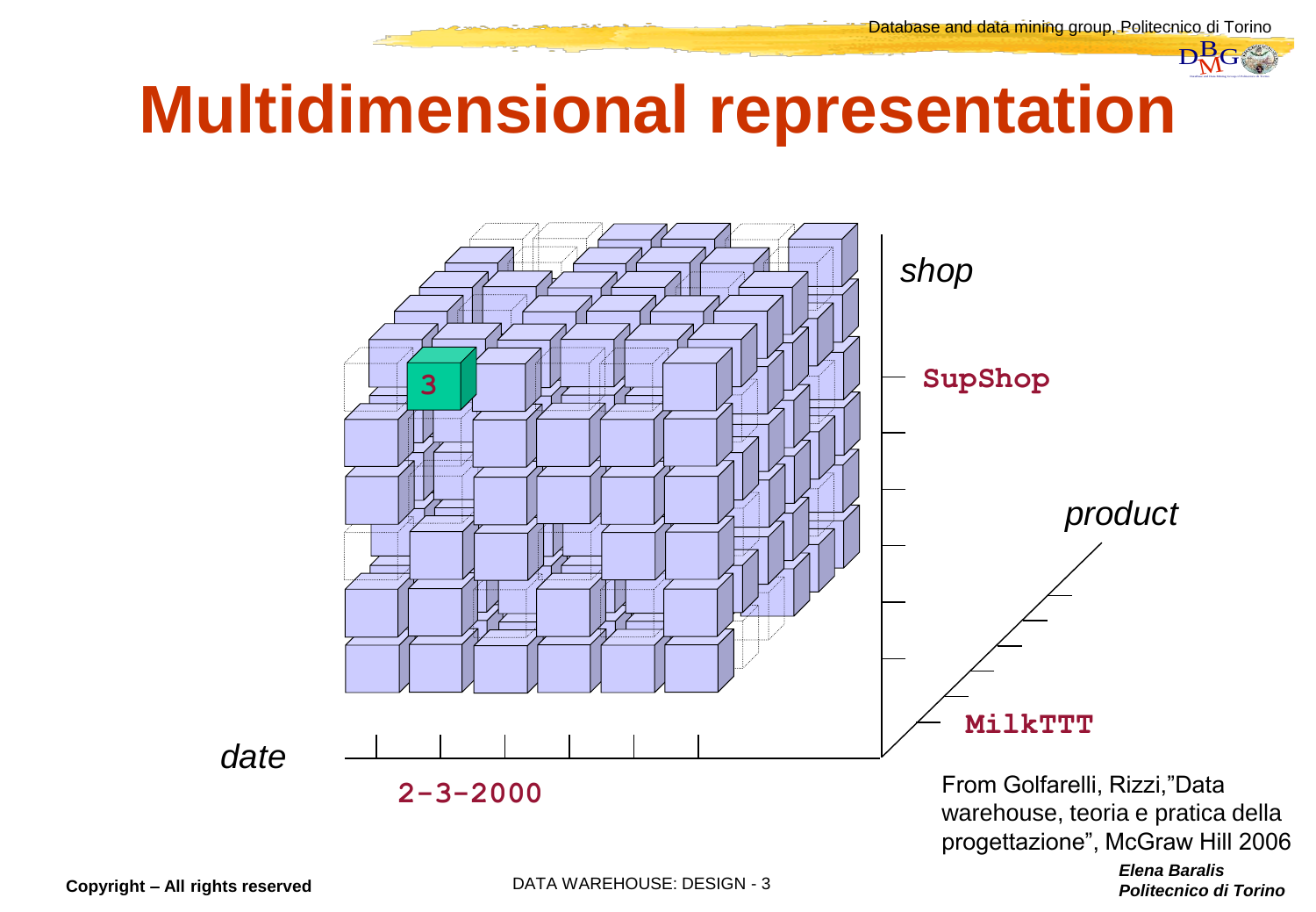#### **Data mart design**



**Copyright – All rights reserved DATA WAREHOUSE: DESIGN - 4**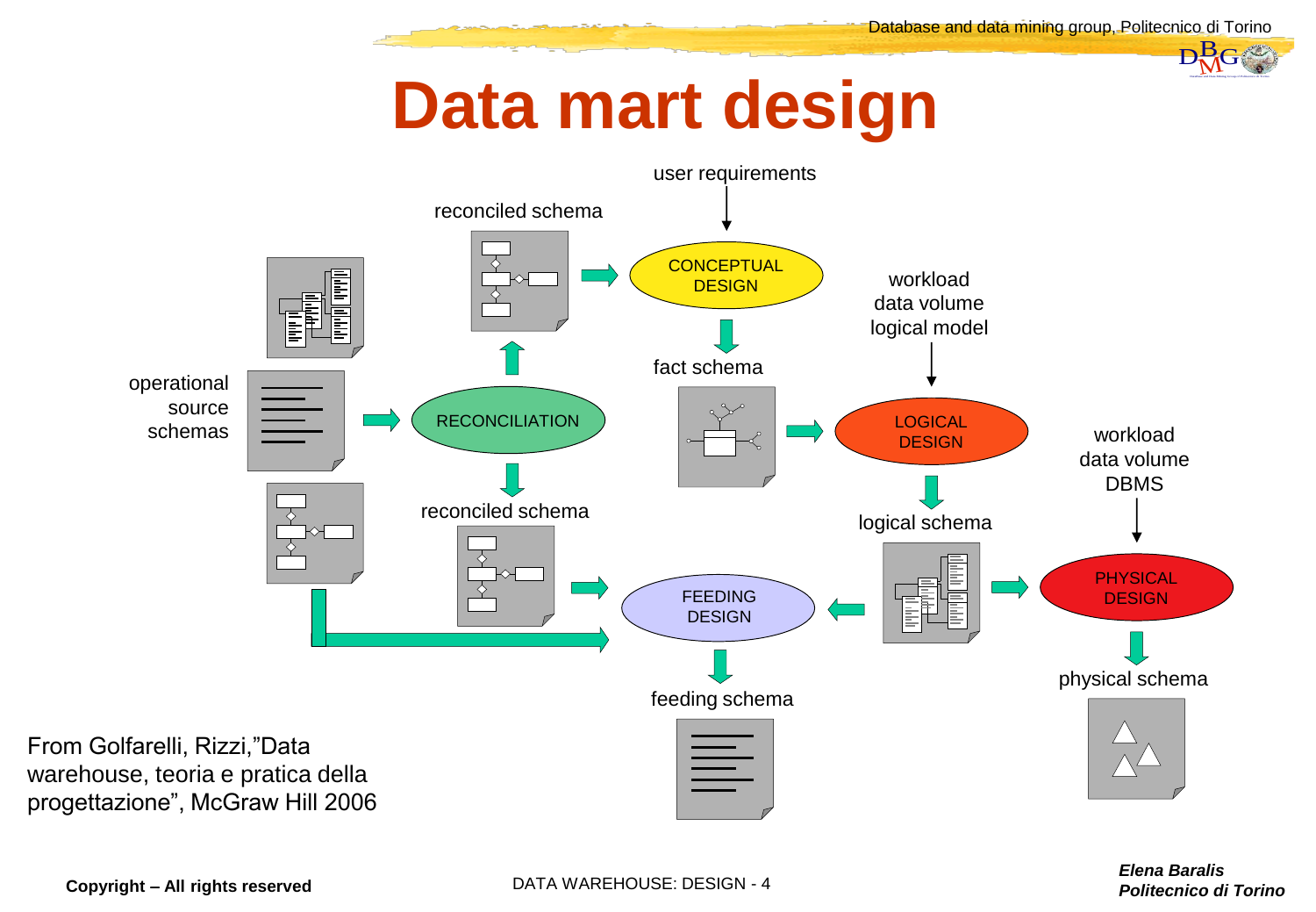Database and data mining group, Politecnico di Torino



### *Conceptual design*

## *Politecnico di Torino*<br>
Politecnico di Torino Differencia di Torino DBMG<br>
Politecnico di Torino D Elena Baralis Politecnico di Torino

*Elena Baralis*

**Copyright – All rights reserved** DATA WAREHOUSE: DESIGN - 5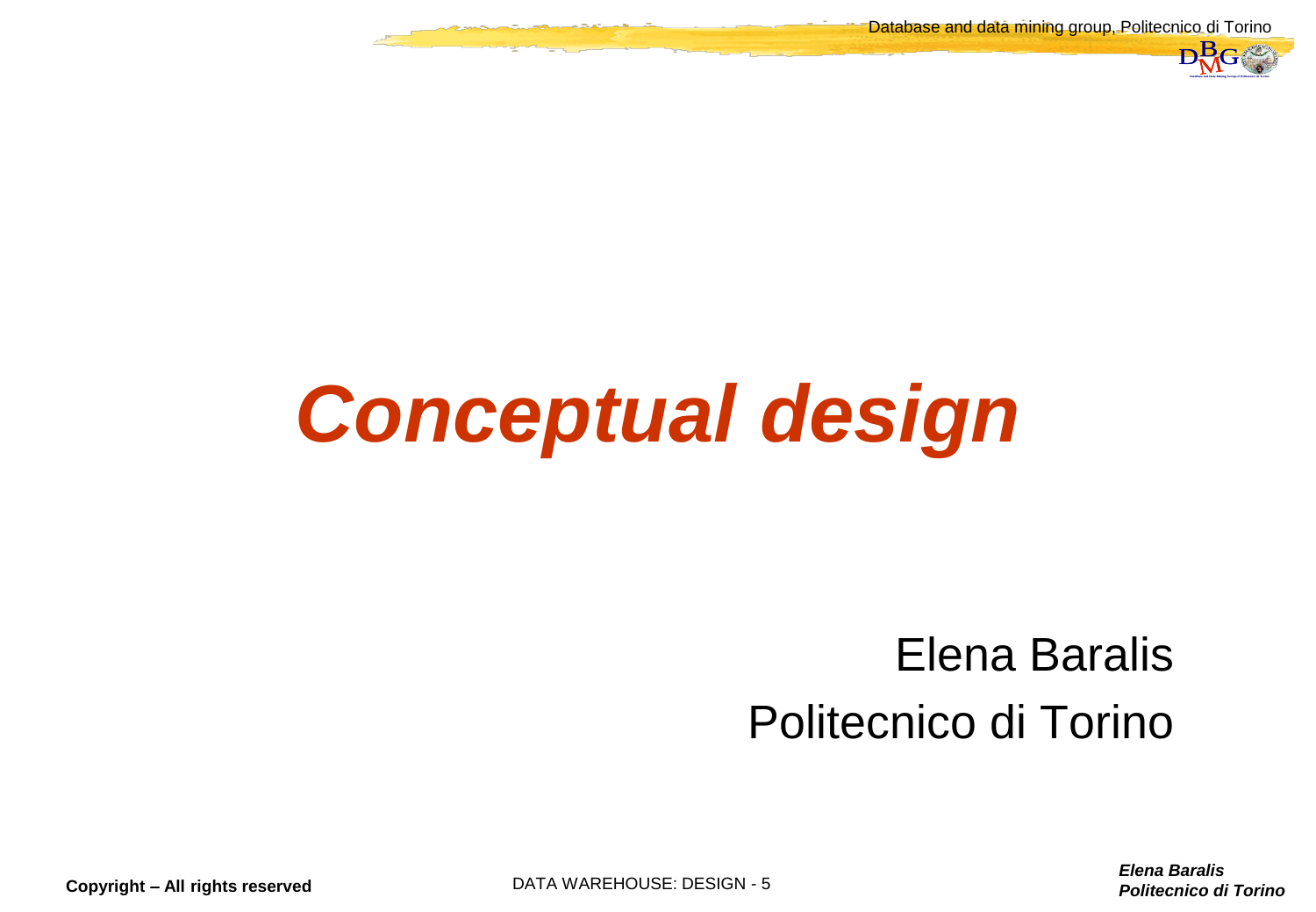#### **Conceptual design**

- No currently adopted modeling formalism
	- ER model not adequate
- *Dimensional Fact Model* (Golfarelli, Rizzi)
	- graphical model supporting conceptual design
	- for a given fact, it defines a *fact schema* modelling
		- dimensions
		- hierarchies
		- measures
- *Politecnico di Torino*<br>Belena Baralis<br>Politecnico di Torino – it provides design documentation both for requirement review with users, and after deployment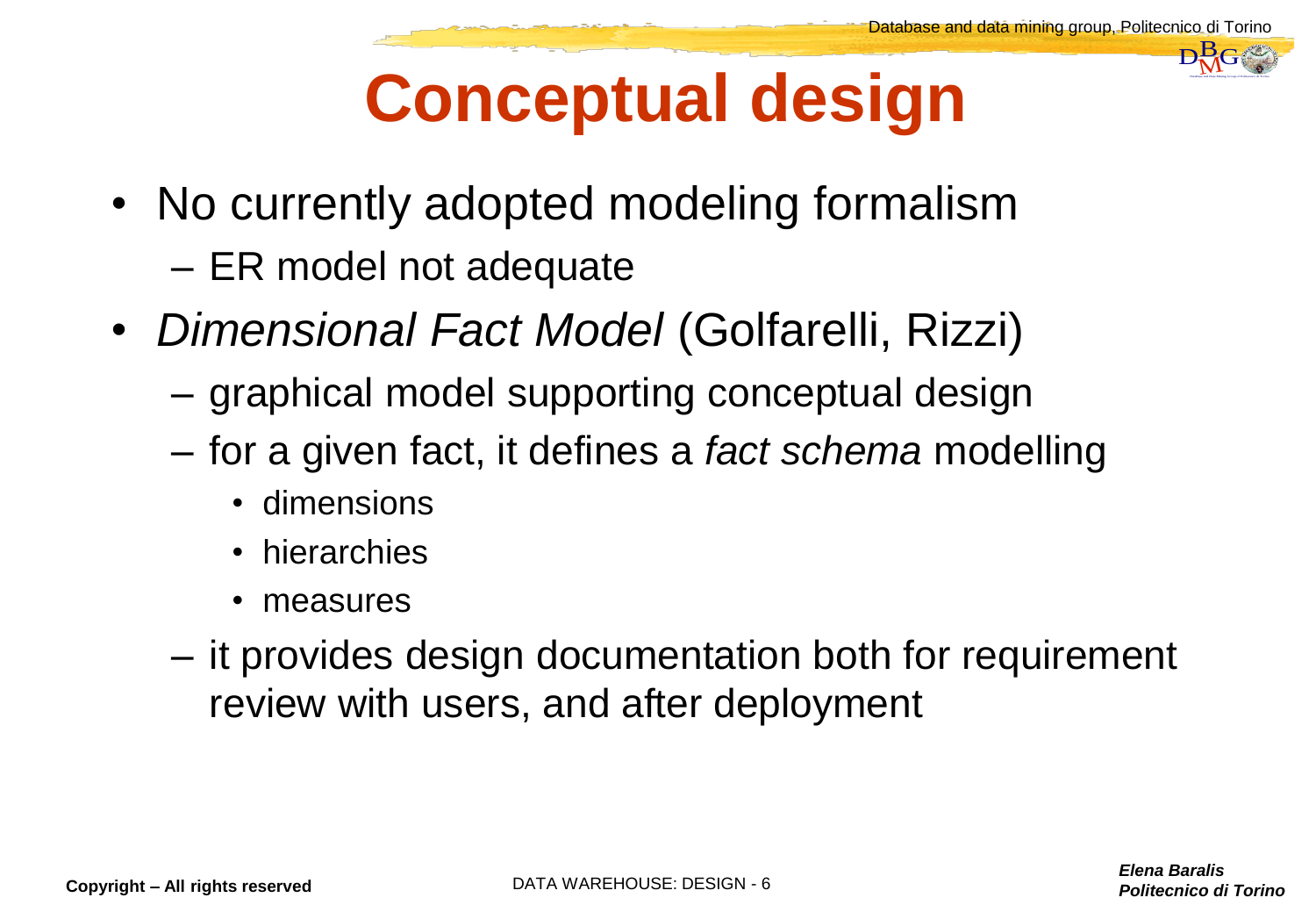#### **Dimensional Fact Model**

#### • Fact

- it models a set of relevant events (sales, shippings, complaints)
- it evolves with time
- Dimension
	- it describes the *analysis coordinates of a fact* (e.g., each sale is described by the sale date, the shop and the sold product)
	- it is characterized by many, typically categorical, attributes
- Measure
	- it describes a *numerical property of a fact* (e.g., each sale is characterized by a sold quantity)
	- aggregates are frequently performed on measures

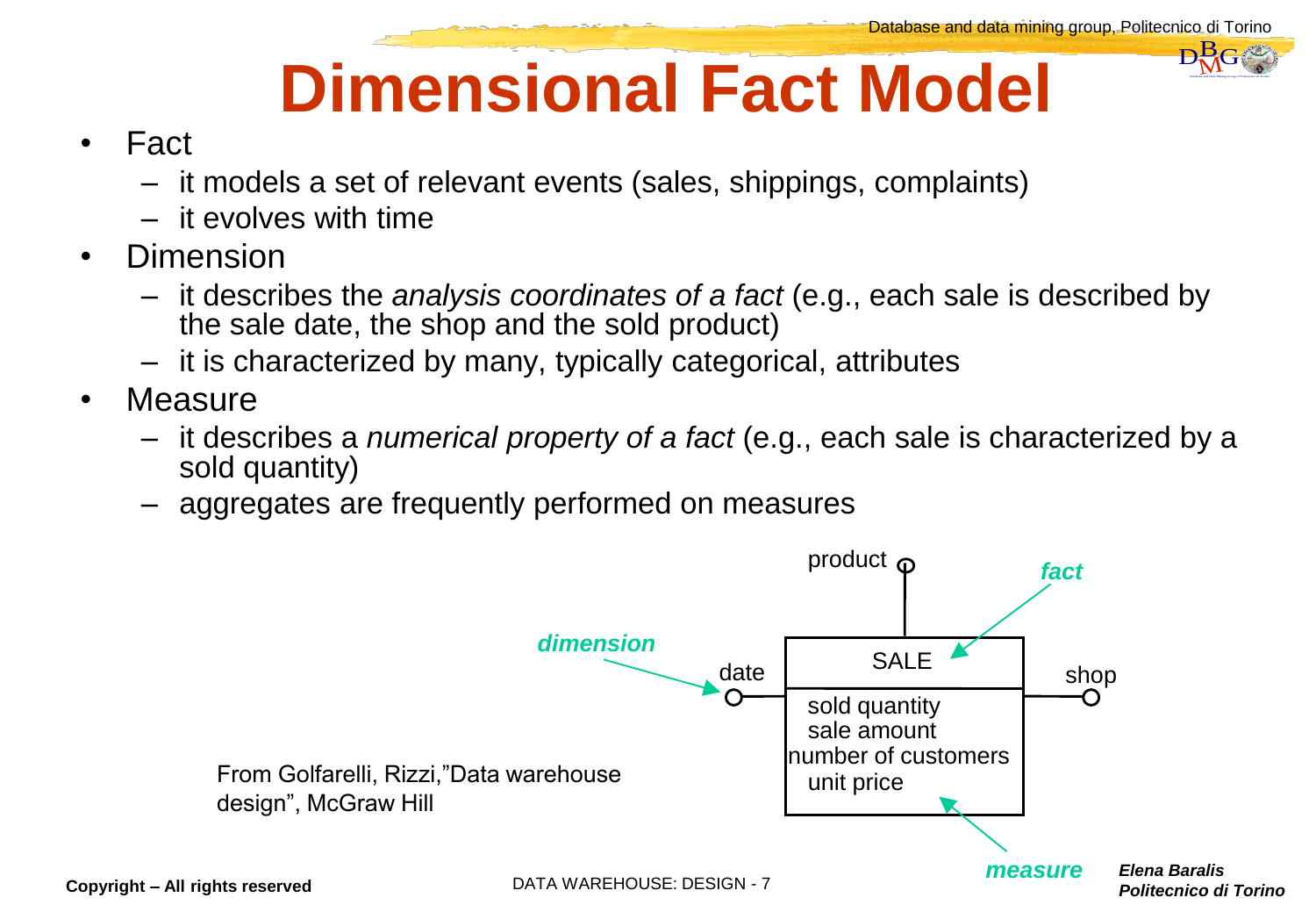#### **DFM: Hierarchy**

- Each dimension can have a set of associated attributes
- The attributes describe the dimension at *different abstraction levels* and can be structured as a *hierarchy*
- The hierarchy represents a *generalization relationship* among a subset of attributes in a dimension (e.g., geografic hierarchy for the shop dimension)
- The hierarchy represents a functional dependency (1:n relationship)

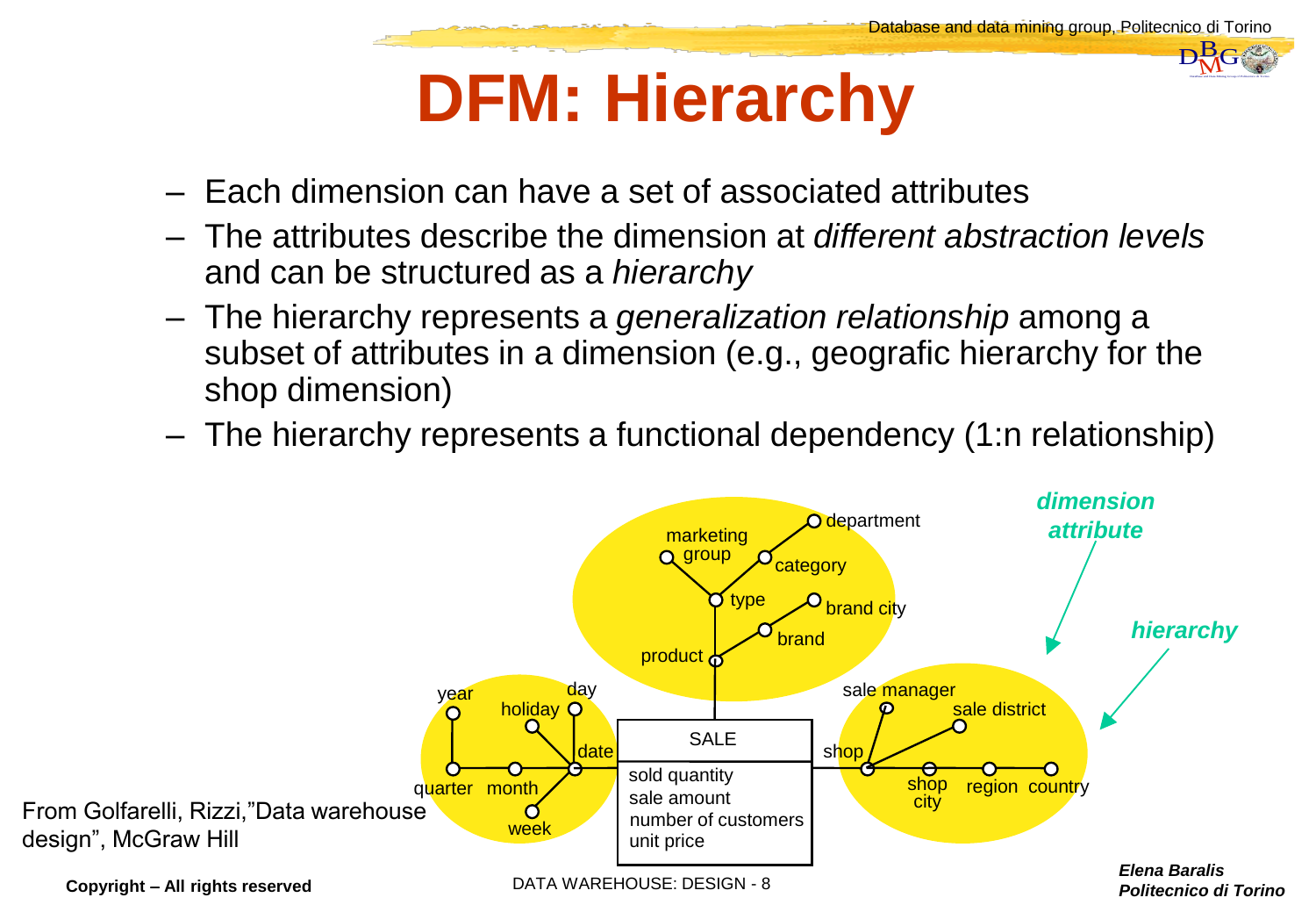#### **Aggregation**

- Aggregation computes measures with a coarser granularity than those in the original fact schema
	- detail reduction is usually obtained by *climbing a hierarchy*
	- standard aggregate operators: SUM, MIN, MAX, AVG, COUNT

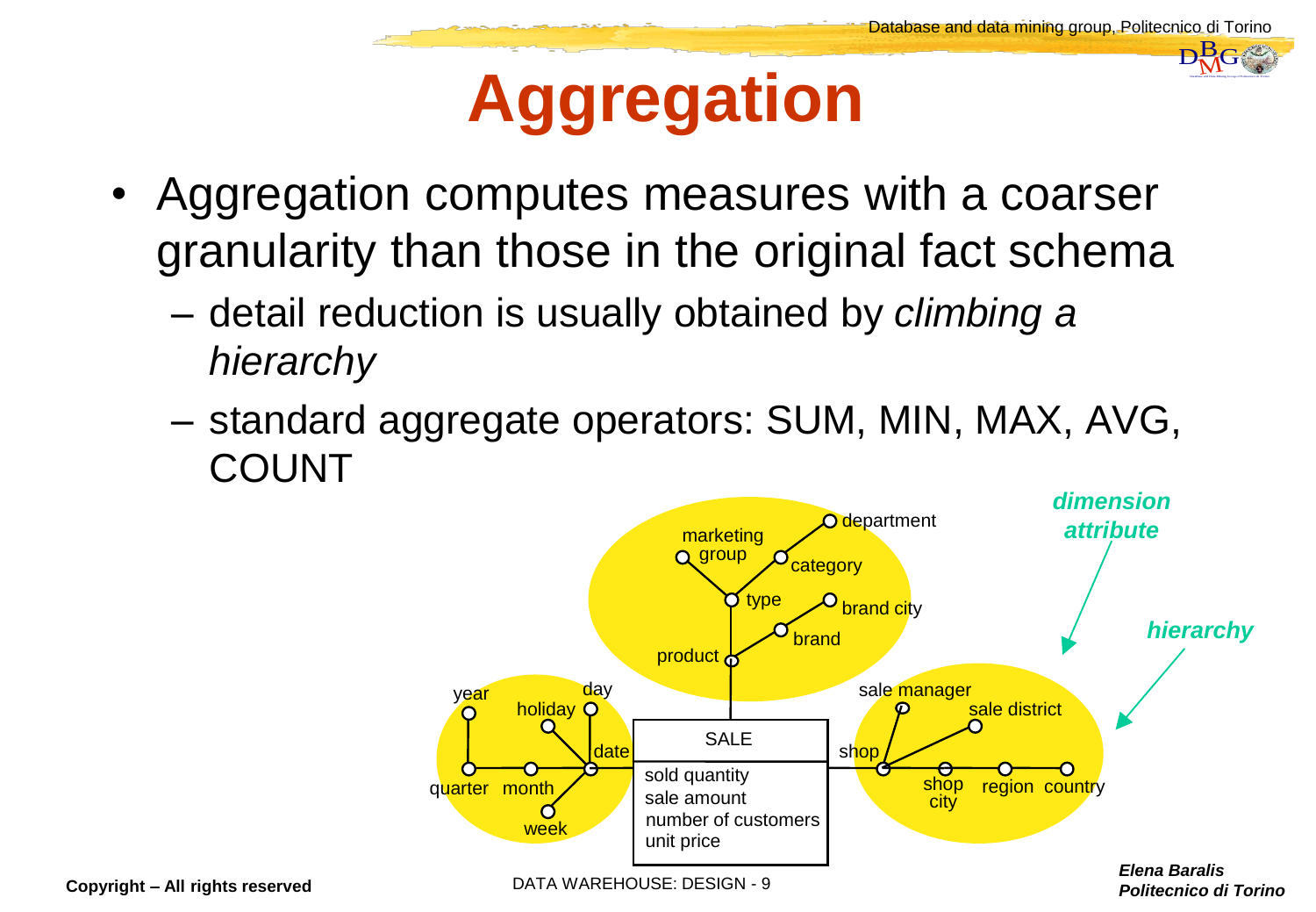

#### **Example aggregation patterns**

(date, product, shop) (date, product, shop city) (month, product, shop city) (month, type, shop city) (year, type, country)

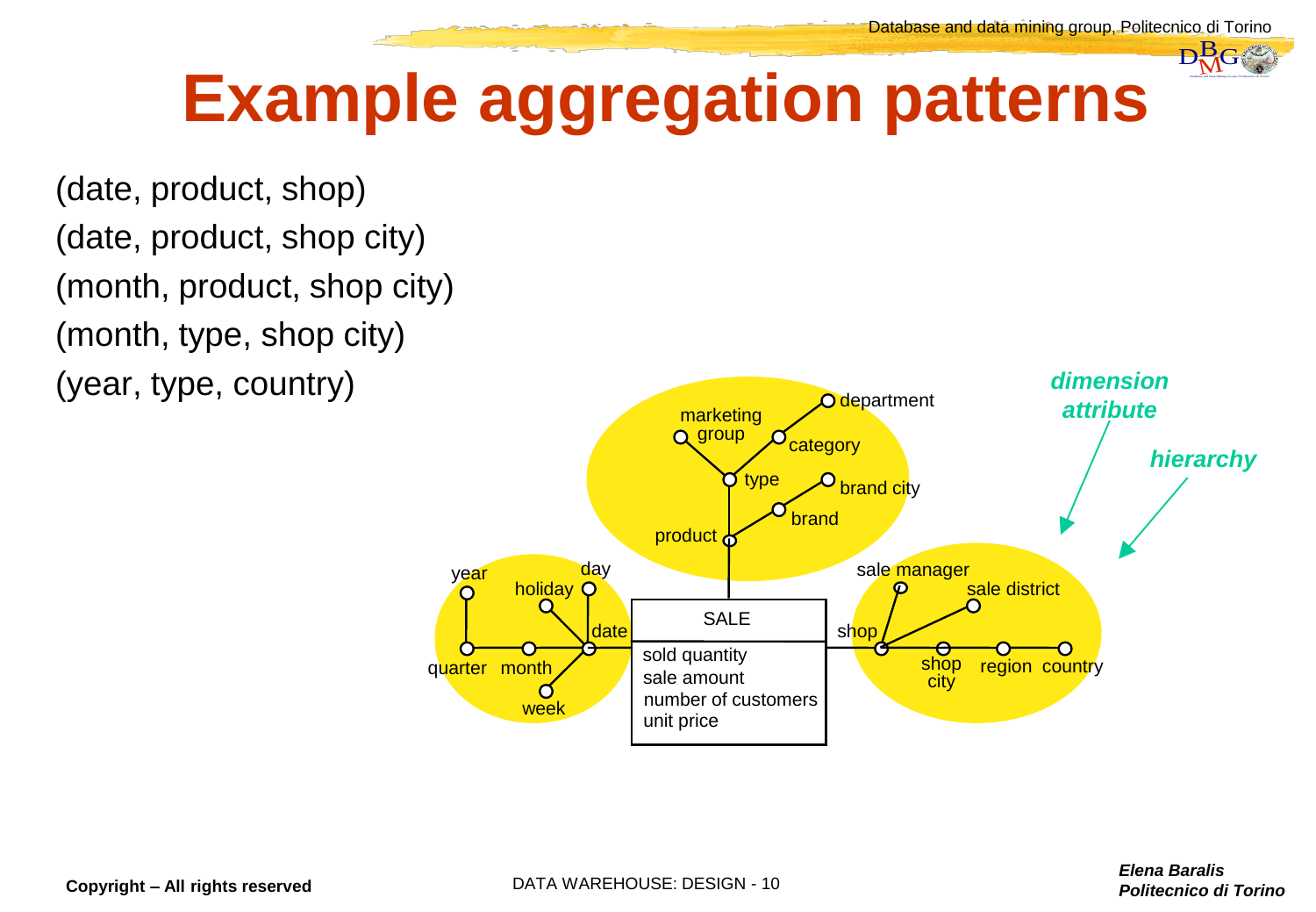#### **Example aggregation patterns**



From Golfarelli, Rizzi,"Data warehouse design", McGraw Hill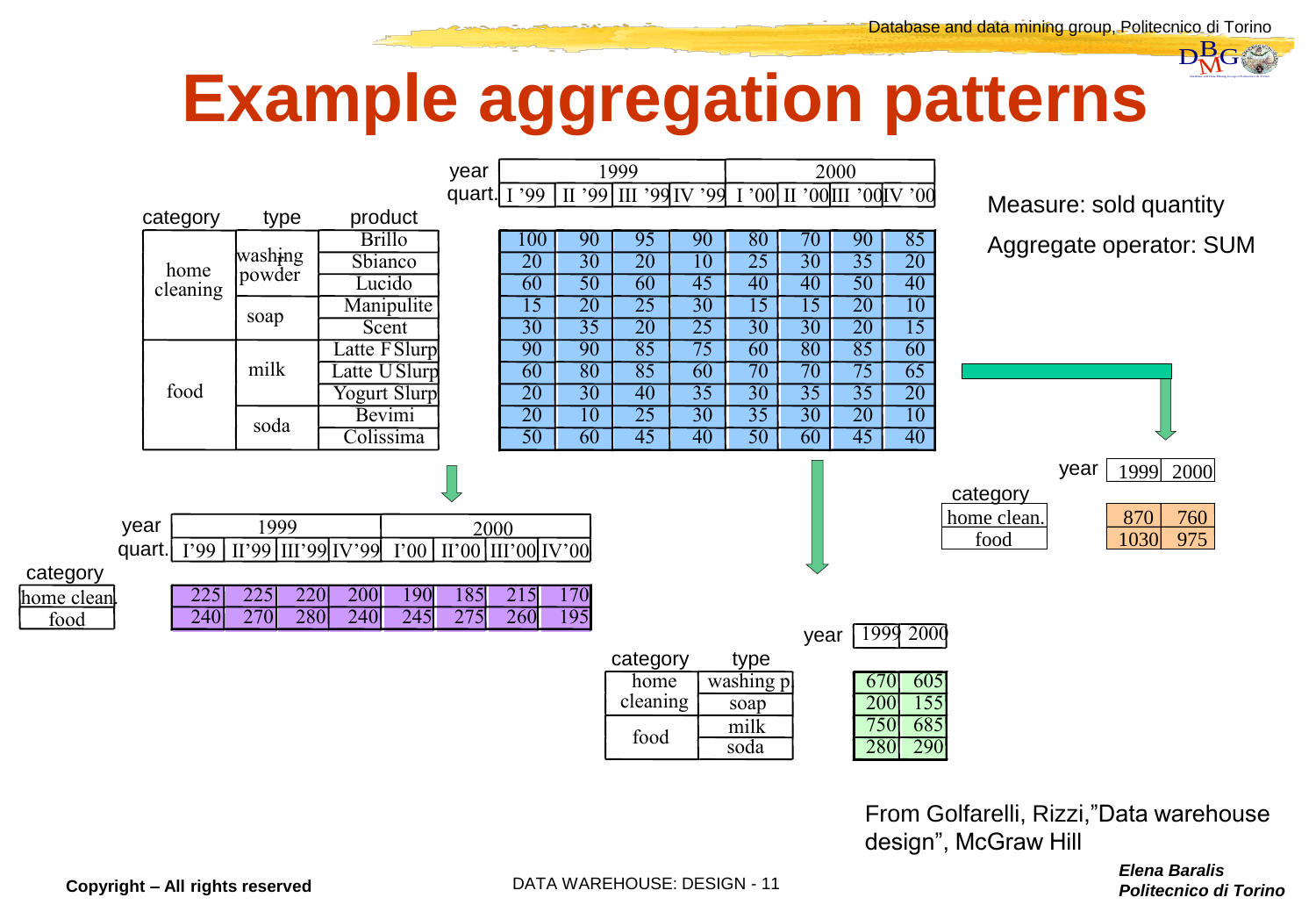#### **Measure classification**

- Stream measures
	- can be evaluated cumulatively at the end of a time period
	- can be aggregated by means of all standard operators
	- examples: sold quantity, sale amount
- Level measures
	- evaluated at a given time (snapshot)
	- not additive along the time dimension
	- examples: inventory level, account balance
- Unit measures
	- evaluated at a given time and expressed in relative terms
	- not additive along any dimension
	- examples: unit price of a product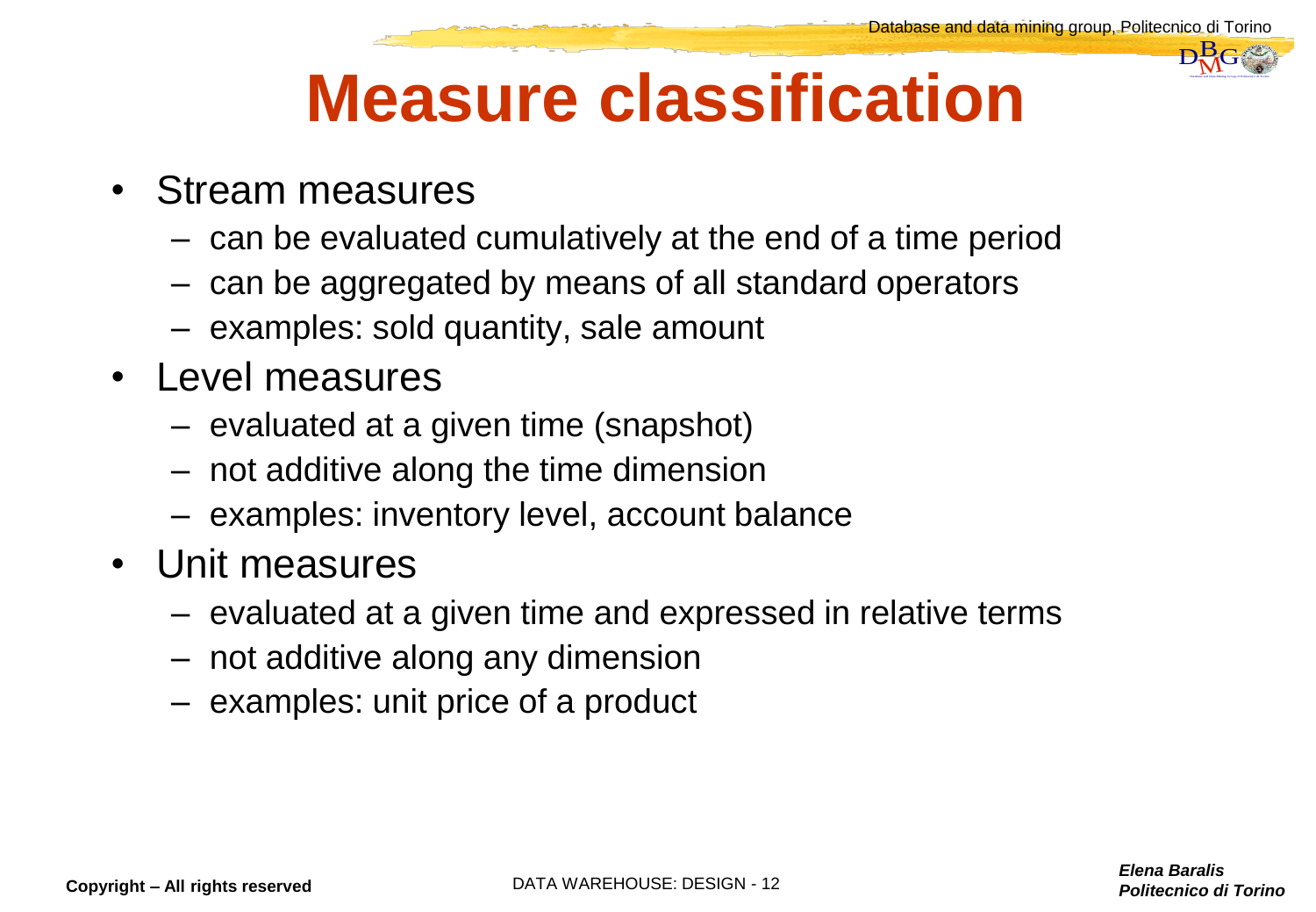#### **Comparison between DFM and ER**



From Golfarelli, Rizzi,"Data warehouse, teoria e pratica della progettazione", McGraw Hill 2006



*Elena Baralis*

**Copyright – All rights reserved DATA WAREHOUSE: DESIGN - 13**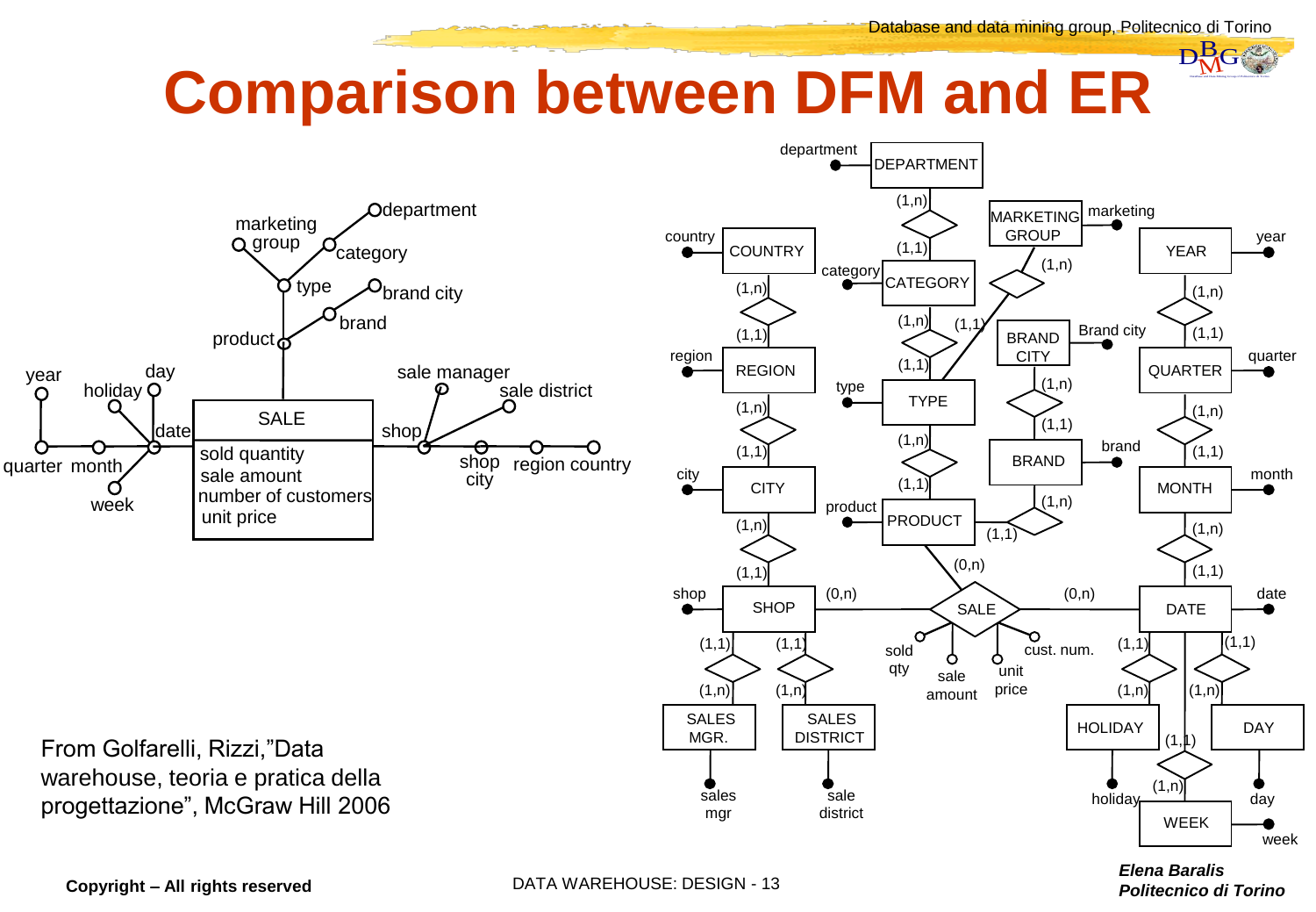Database and data mining group, Politecnico di Torino



## *Logical design*

## *Politecnico di Torino*<br>
Politecnico di Torino Differencia di Torino DBMG<br>
Politecnico di Torino D Elena Baralis Politecnico di Torino

**Copyright – All rights reserved DATA WAREHOUSE: DESIGN - 14**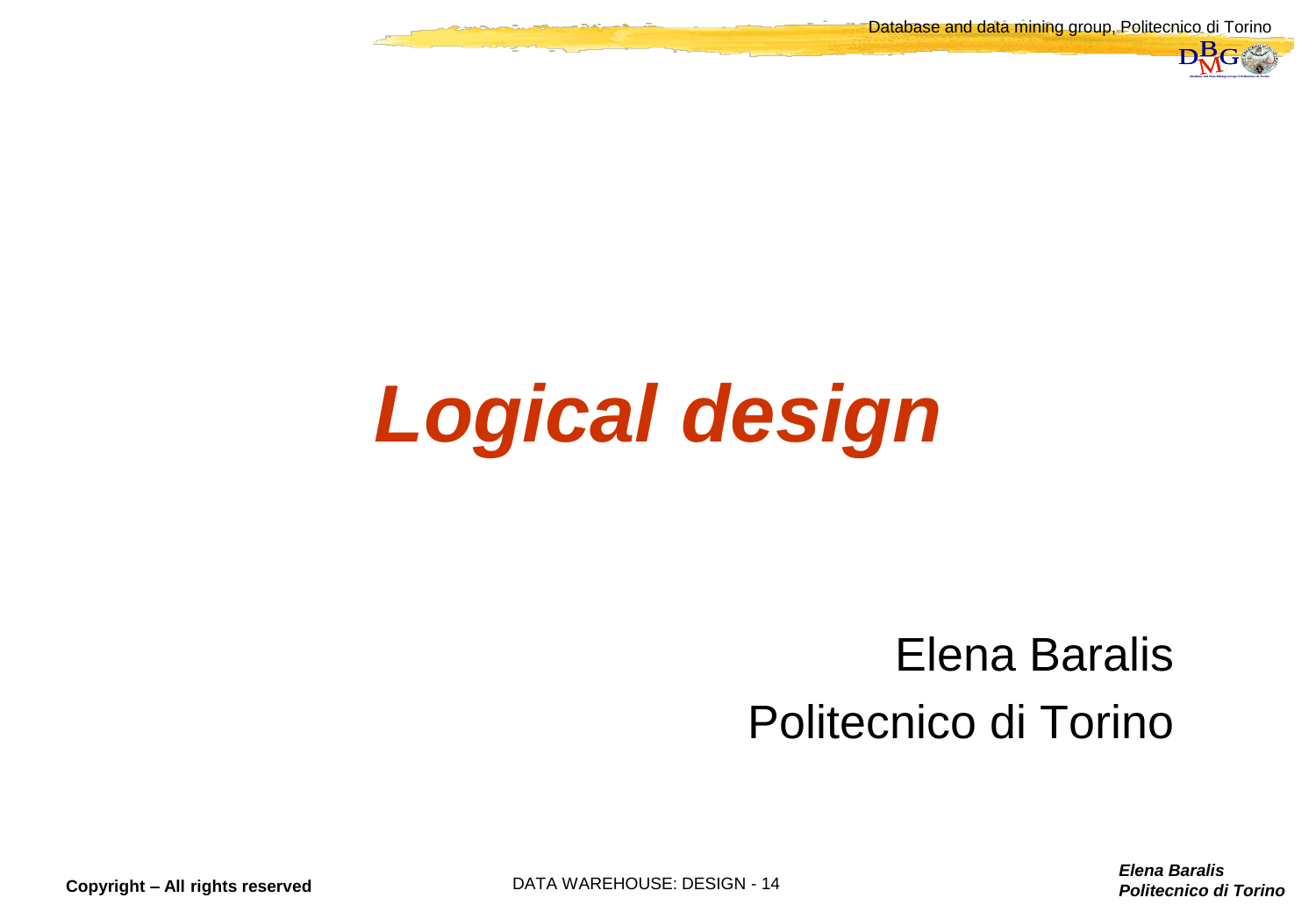

### **Logical design**

- We address the relational model (ROLAP)
	- inputs
		- conceptual fact schema
		- workload
		- data volume
		- system constraints
	- output
		- relational logical schema
- Based on different principles with respect to traditional logical design
	- data redundancy
	- table denormalization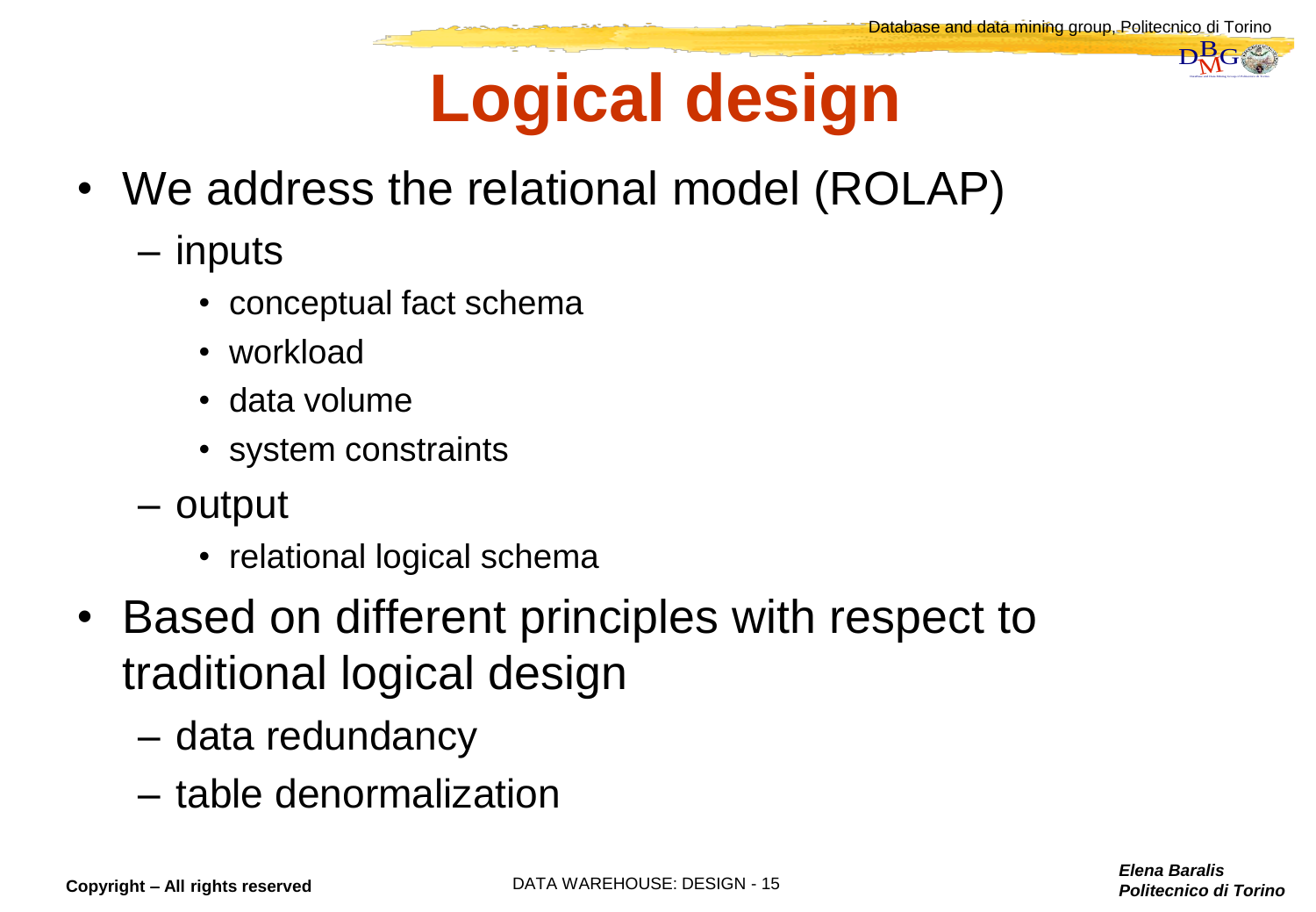#### **Star schema**

- Dimensions
	- one table for each dimension
	- surrogate (generated) primary key
	- it contains all dimension attributes
	- hierarchies are not explicitly represented
		- all attributes in a table are at the same level
	- totally denormalized representation
		- it causes data redundancy
- Facts
	- one fact table for each fact schema
	- primary key composed by foreign keys of all dimensions
	- measures are attributes of the fact table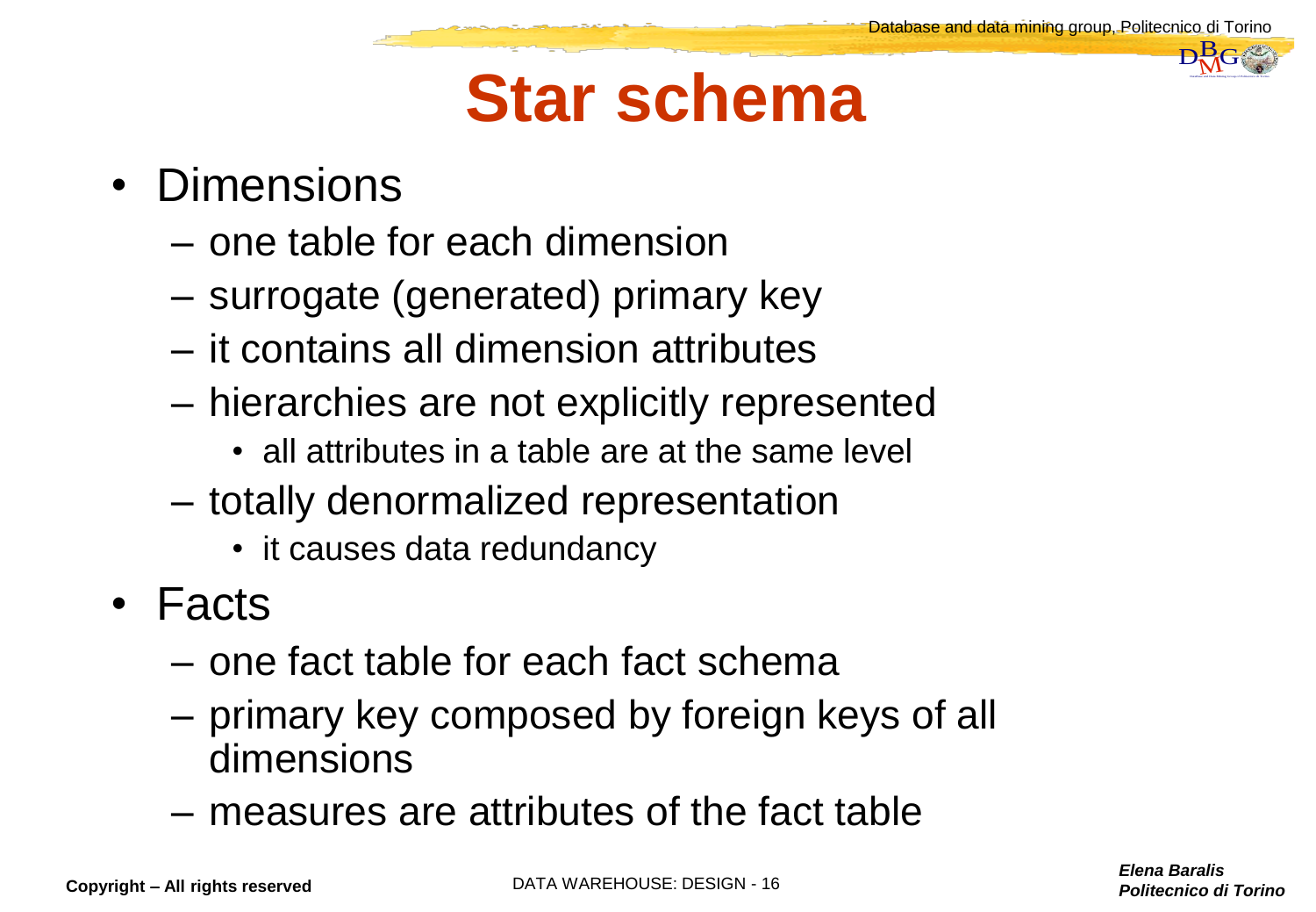#### **Star schema**

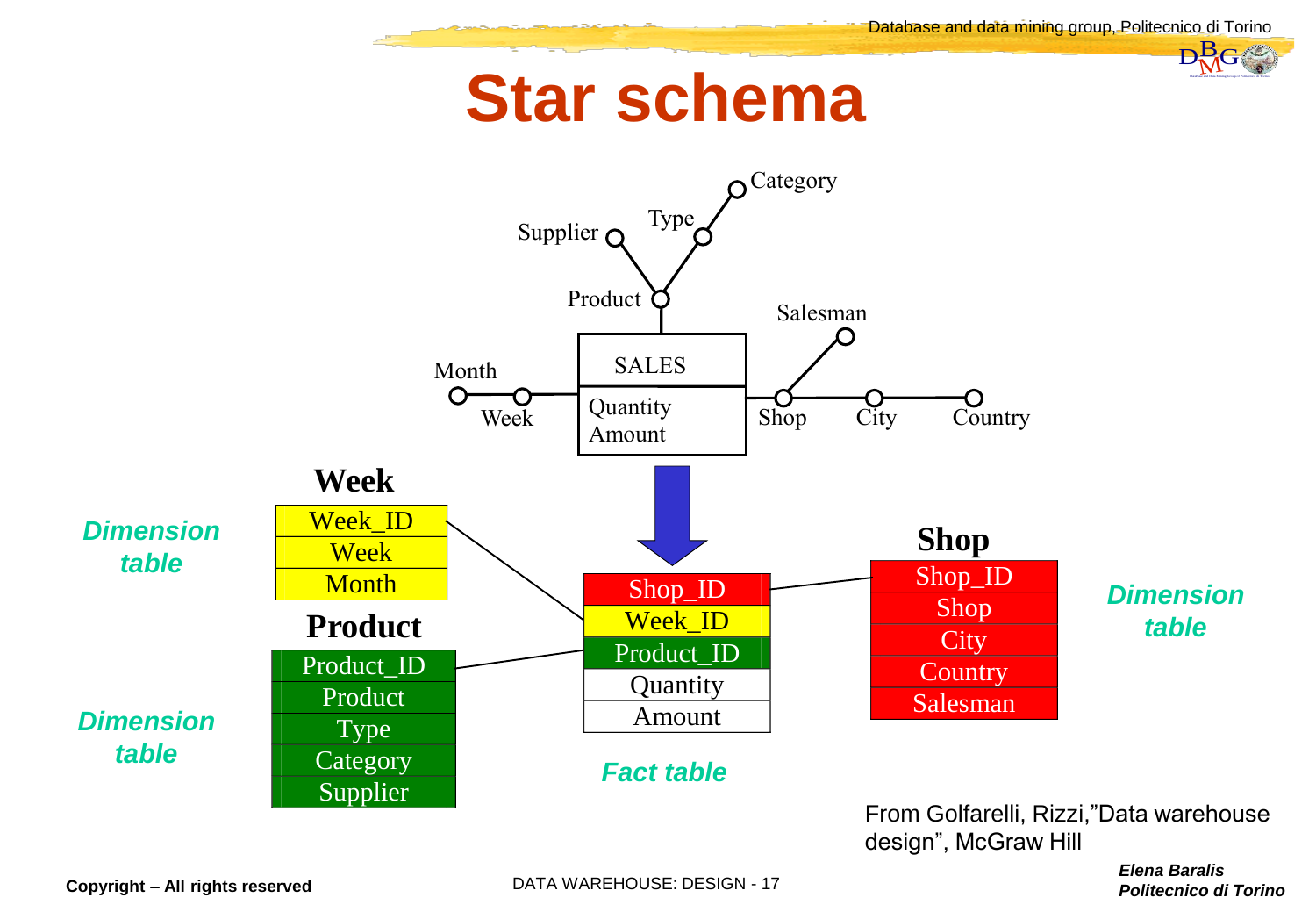#### **Star schema**

| $\sim$<br><b>Dimension</b><br>$Shop$ <sub>ID</sub><br>Salesman<br>Shop<br>Country<br>City<br><b>Table</b><br>N <sub>1</sub><br><b>RM</b><br>R <sub>1</sub><br>$\mathbf I$<br>$\overline{2}$<br>N <sub>2</sub><br><b>RM</b><br>R1<br>$\overline{3}$<br>MI<br>R <sub>2</sub><br>N <sub>3</sub><br>I<br>MI<br>N4<br>R <sub>2</sub><br>$\overline{4}$<br>Week_ID<br>Product_ID<br>Shop_ID<br>Quantity<br>Amount<br>100<br>100<br>$\overline{2}$<br>150<br>150<br><b>Fact Table</b><br>$\overline{3}$<br>3<br>350<br>$\overline{4}$<br>350<br>$\overline{4}$<br>200<br>200<br>4<br>4<br>Product_ID<br>Product<br><b>Type</b><br>Category<br><b>Week_IL</b><br><b>Montl</b><br><b>Week</b><br>X<br>P <sub>1</sub><br>$\mathbf{A}$<br>$\mathbf 1$<br><b>Jan1</b><br>Jan.<br><b>Dimension</b><br>$\overline{2}$<br>X<br>P2<br>$\mathbf{A}$<br>$\overline{\mathbf{2}}$<br>Jan2<br>Jan.<br><b>Table</b><br>$\overline{3}$<br>X<br>P <sub>3</sub><br>$\overline{B}$<br>$\overline{\mathbf{3}}$<br>Feb.<br><b>Feb1</b><br>$\overline{4}$<br>X<br><b>P4</b><br><b>B</b><br>$\overline{\mathbf{4}}$<br>Feb.<br>Feb2<br>From Golfarelli, Rizzi,"Data warehouse<br>design", McGraw Hill |  |  |  |  | <b>Star schema</b> |  |  |  |  |  |                                                      |  |
|-------------------------------------------------------------------------------------------------------------------------------------------------------------------------------------------------------------------------------------------------------------------------------------------------------------------------------------------------------------------------------------------------------------------------------------------------------------------------------------------------------------------------------------------------------------------------------------------------------------------------------------------------------------------------------------------------------------------------------------------------------------------------------------------------------------------------------------------------------------------------------------------------------------------------------------------------------------------------------------------------------------------------------------------------------------------------------------------------------------------------------------------------------------------------|--|--|--|--|--------------------|--|--|--|--|--|------------------------------------------------------|--|
|                                                                                                                                                                                                                                                                                                                                                                                                                                                                                                                                                                                                                                                                                                                                                                                                                                                                                                                                                                                                                                                                                                                                                                         |  |  |  |  |                    |  |  |  |  |  |                                                      |  |
|                                                                                                                                                                                                                                                                                                                                                                                                                                                                                                                                                                                                                                                                                                                                                                                                                                                                                                                                                                                                                                                                                                                                                                         |  |  |  |  |                    |  |  |  |  |  |                                                      |  |
|                                                                                                                                                                                                                                                                                                                                                                                                                                                                                                                                                                                                                                                                                                                                                                                                                                                                                                                                                                                                                                                                                                                                                                         |  |  |  |  |                    |  |  |  |  |  |                                                      |  |
|                                                                                                                                                                                                                                                                                                                                                                                                                                                                                                                                                                                                                                                                                                                                                                                                                                                                                                                                                                                                                                                                                                                                                                         |  |  |  |  |                    |  |  |  |  |  |                                                      |  |
|                                                                                                                                                                                                                                                                                                                                                                                                                                                                                                                                                                                                                                                                                                                                                                                                                                                                                                                                                                                                                                                                                                                                                                         |  |  |  |  |                    |  |  |  |  |  |                                                      |  |
|                                                                                                                                                                                                                                                                                                                                                                                                                                                                                                                                                                                                                                                                                                                                                                                                                                                                                                                                                                                                                                                                                                                                                                         |  |  |  |  |                    |  |  |  |  |  |                                                      |  |
|                                                                                                                                                                                                                                                                                                                                                                                                                                                                                                                                                                                                                                                                                                                                                                                                                                                                                                                                                                                                                                                                                                                                                                         |  |  |  |  |                    |  |  |  |  |  |                                                      |  |
|                                                                                                                                                                                                                                                                                                                                                                                                                                                                                                                                                                                                                                                                                                                                                                                                                                                                                                                                                                                                                                                                                                                                                                         |  |  |  |  |                    |  |  |  |  |  |                                                      |  |
|                                                                                                                                                                                                                                                                                                                                                                                                                                                                                                                                                                                                                                                                                                                                                                                                                                                                                                                                                                                                                                                                                                                                                                         |  |  |  |  |                    |  |  |  |  |  |                                                      |  |
|                                                                                                                                                                                                                                                                                                                                                                                                                                                                                                                                                                                                                                                                                                                                                                                                                                                                                                                                                                                                                                                                                                                                                                         |  |  |  |  |                    |  |  |  |  |  |                                                      |  |
|                                                                                                                                                                                                                                                                                                                                                                                                                                                                                                                                                                                                                                                                                                                                                                                                                                                                                                                                                                                                                                                                                                                                                                         |  |  |  |  |                    |  |  |  |  |  |                                                      |  |
|                                                                                                                                                                                                                                                                                                                                                                                                                                                                                                                                                                                                                                                                                                                                                                                                                                                                                                                                                                                                                                                                                                                                                                         |  |  |  |  |                    |  |  |  |  |  |                                                      |  |
|                                                                                                                                                                                                                                                                                                                                                                                                                                                                                                                                                                                                                                                                                                                                                                                                                                                                                                                                                                                                                                                                                                                                                                         |  |  |  |  |                    |  |  |  |  |  | Supplier                                             |  |
|                                                                                                                                                                                                                                                                                                                                                                                                                                                                                                                                                                                                                                                                                                                                                                                                                                                                                                                                                                                                                                                                                                                                                                         |  |  |  |  |                    |  |  |  |  |  | F1                                                   |  |
|                                                                                                                                                                                                                                                                                                                                                                                                                                                                                                                                                                                                                                                                                                                                                                                                                                                                                                                                                                                                                                                                                                                                                                         |  |  |  |  |                    |  |  |  |  |  | F1                                                   |  |
|                                                                                                                                                                                                                                                                                                                                                                                                                                                                                                                                                                                                                                                                                                                                                                                                                                                                                                                                                                                                                                                                                                                                                                         |  |  |  |  |                    |  |  |  |  |  | F2                                                   |  |
|                                                                                                                                                                                                                                                                                                                                                                                                                                                                                                                                                                                                                                                                                                                                                                                                                                                                                                                                                                                                                                                                                                                                                                         |  |  |  |  |                    |  |  |  |  |  | F2                                                   |  |
| DATA WAREHOUSE: DESIGN - 18<br>rights reserved                                                                                                                                                                                                                                                                                                                                                                                                                                                                                                                                                                                                                                                                                                                                                                                                                                                                                                                                                                                                                                                                                                                          |  |  |  |  |                    |  |  |  |  |  | <b>Elena Baralis</b><br><b>Politecnico di Torino</b> |  |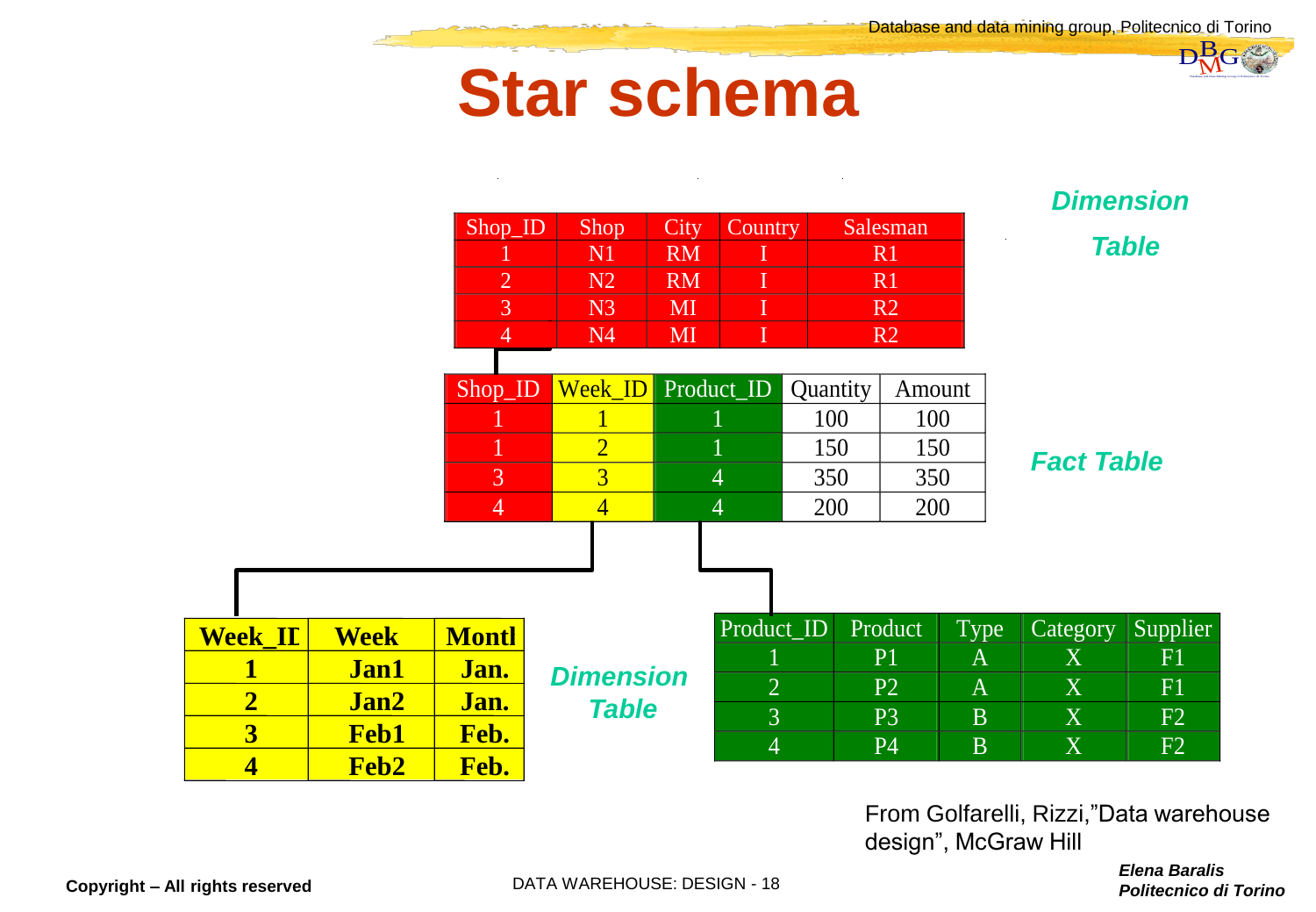Database and data mining group, Politecnico di Torino



### **Advanced DFM**

## *Politecnico di Torino*<br>
Politecnico di Torino Differencia di Torino DBMG<br>
Politecnico di Torino D Elena Baralis Politecnico di Torino

*Elena Baralis*

**Copyright – All rights reserved DATA WAREHOUSE: DESIGN - 19**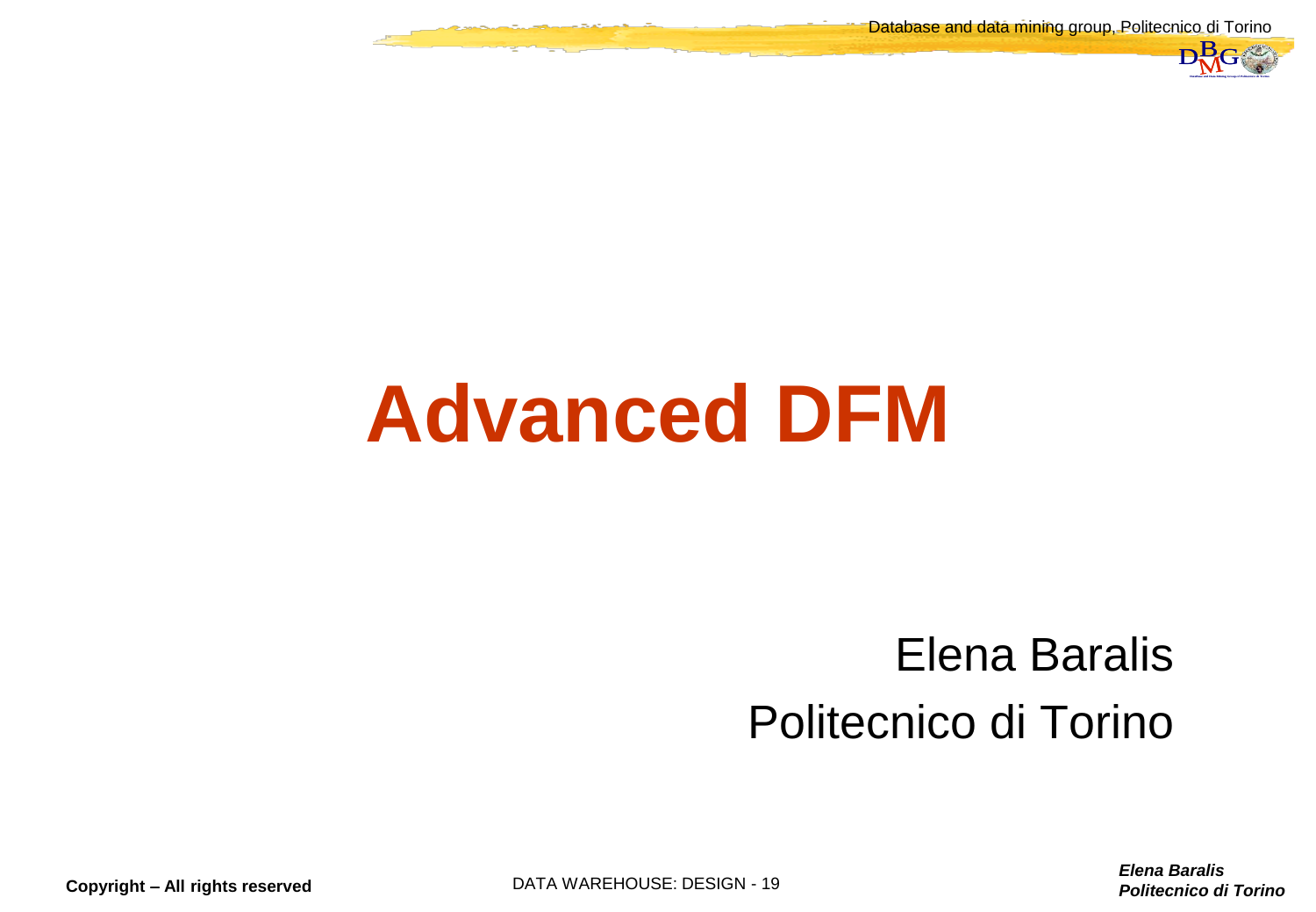#### **Advanced DFM**



From Golfarelli, Rizzi,"Data warehouse design", McGraw Hill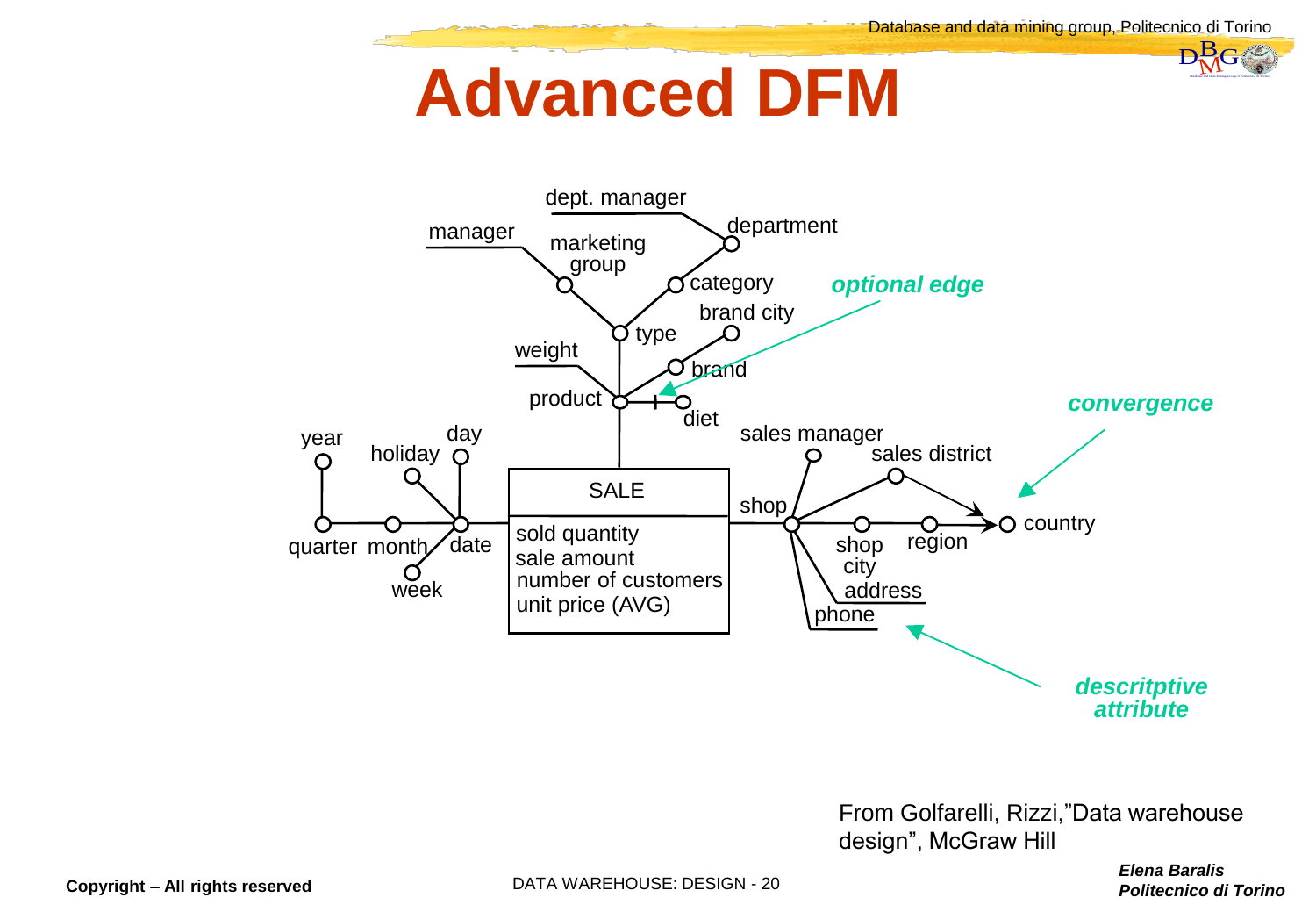

#### **Factless fact schema**

- Some events are not characterized by measures
	- empty (i.e., factless) fact schema
	- it records occurrence of an event
- Used for
	- counting occurred events (e.g., course attendance)
	- representing events not occurred (coverage set)



*Politecnico di Torino*<br>Belena Baralis<br>Politecnico di Torino From Golfarelli, Rizzi,"Data warehouse design", McGraw Hill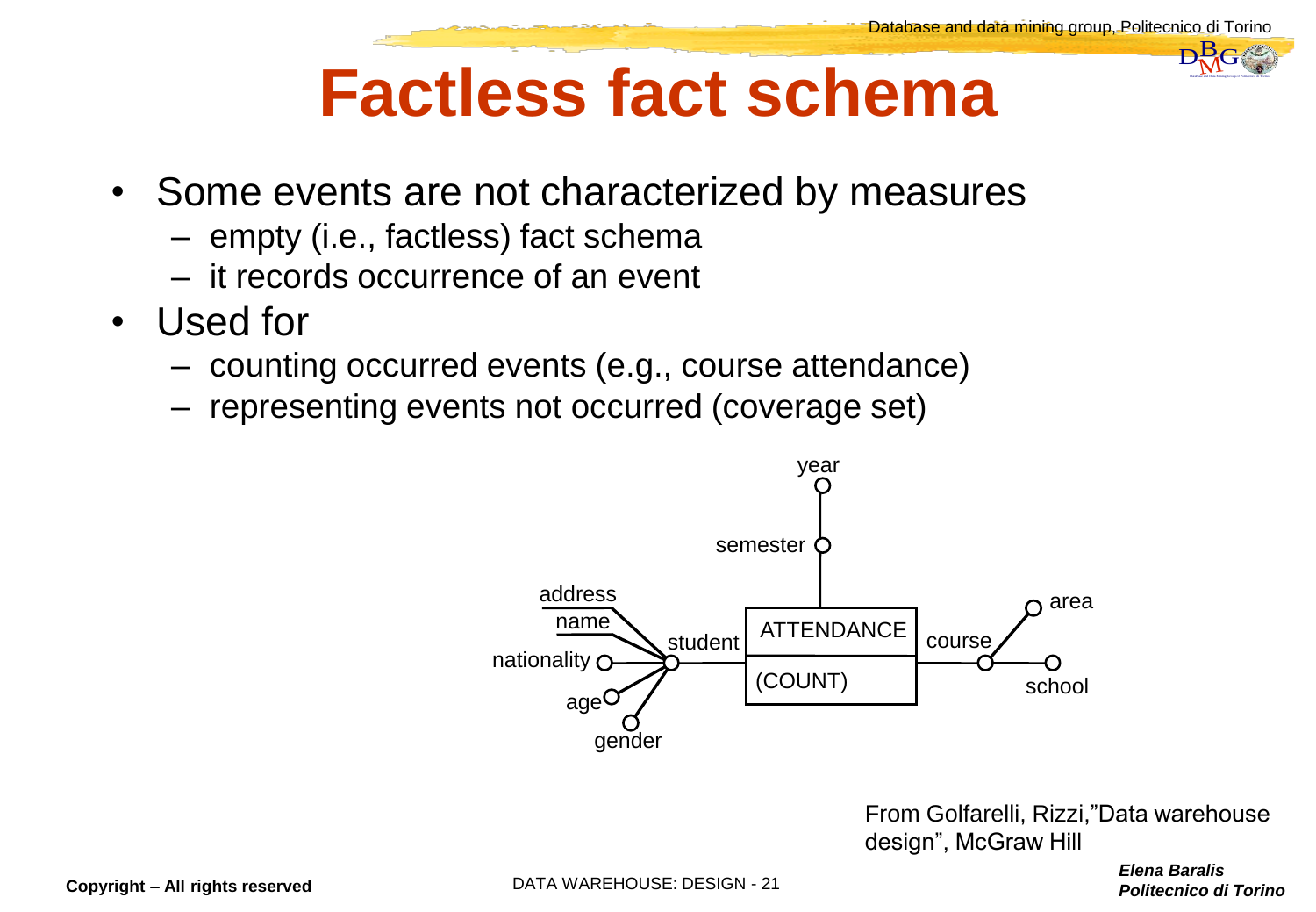

#### **Degenerate dimensions**

• Dimensions with a single attribute

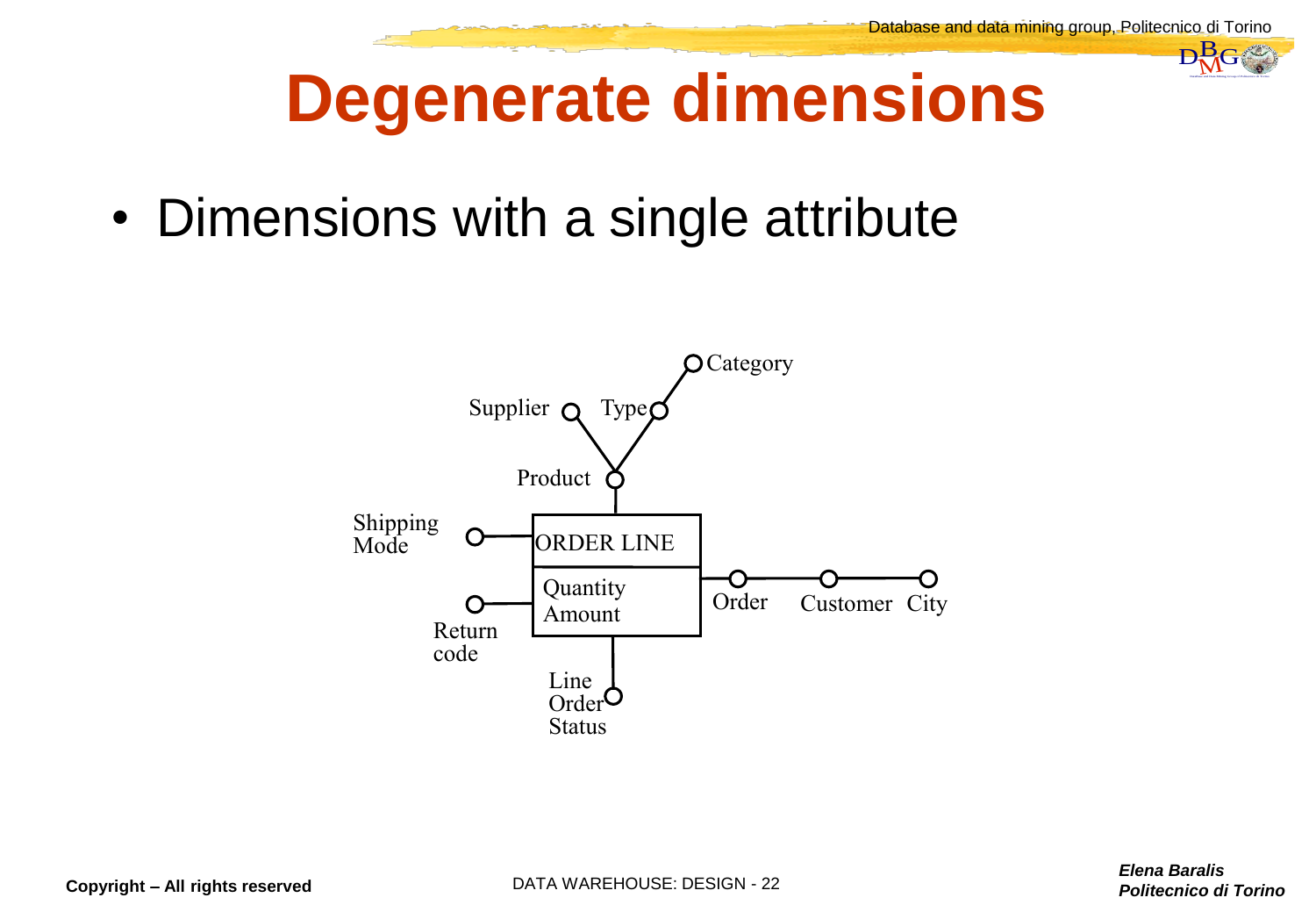

#### **Degenerate dimensions**

- Implementations
	- Integration into the fact table
		- for attributes with a (very) small size
	- junk dimension
		- single dimension containing several degenerate dimensions
- *Politecnico di Torino*<br> *Politecnico di Torino*<br>
Politecnico di Torino • no functional dependencies among attributes in the junk dimension
	- all attribute value combinations are allowed
	- feasible only for attribute domains with small cardinality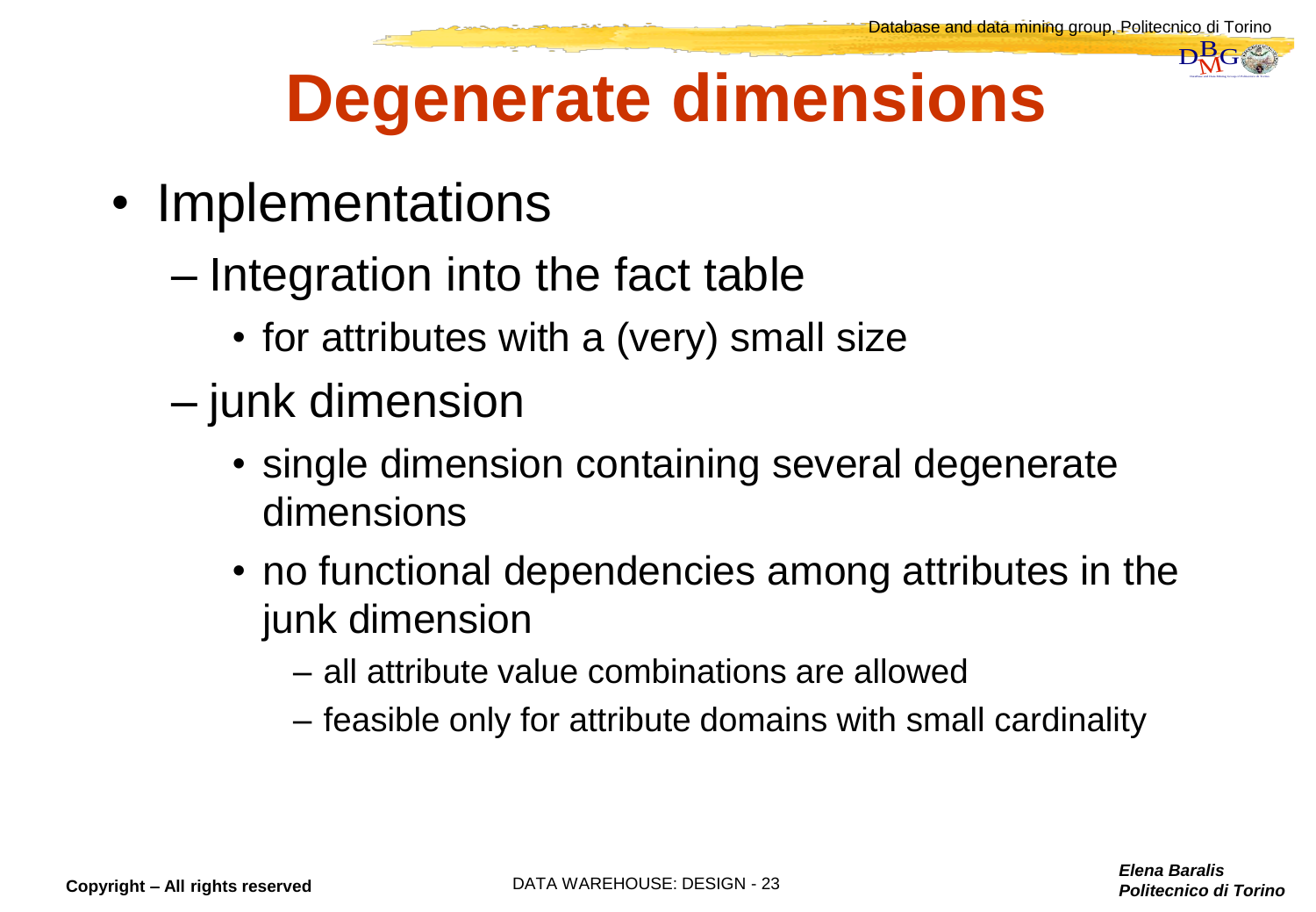#### **Junk dimension**



*Politecnico di Torino*<br>Belena Baralis<br>Politecnico di Torino From Golfarelli, Rizzi,"Data warehouse design", McGraw Hill

*Elena Baralis*

**Copyright – All rights reserved DATA WAREHOUSE: DESIGN - 24**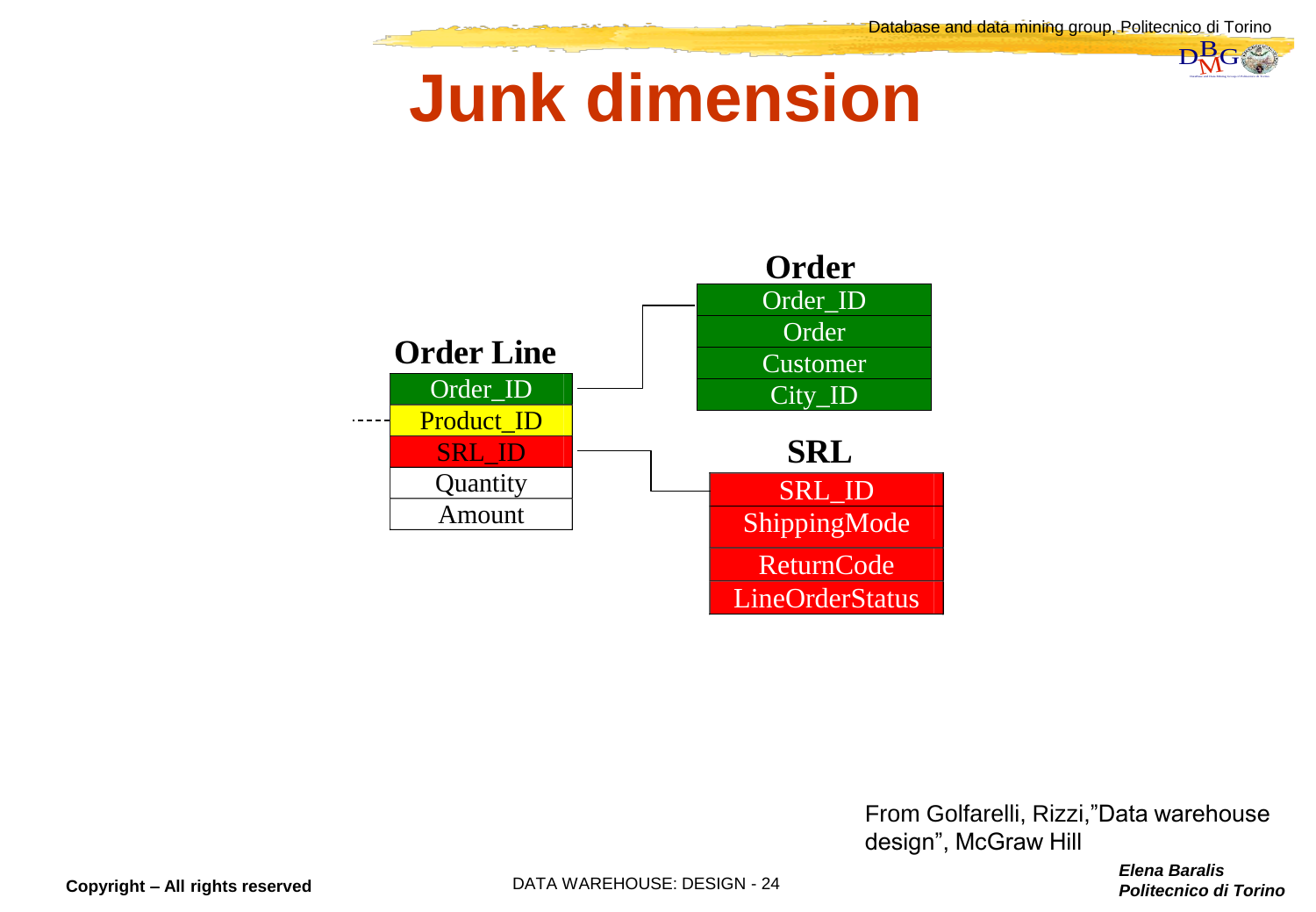#### **Advanced DFM**



*Politecnico di Torino*<br>Belena Baralis<br>Politecnico di Torino From Golfarelli, Rizzi,"Data warehouse design", McGraw Hill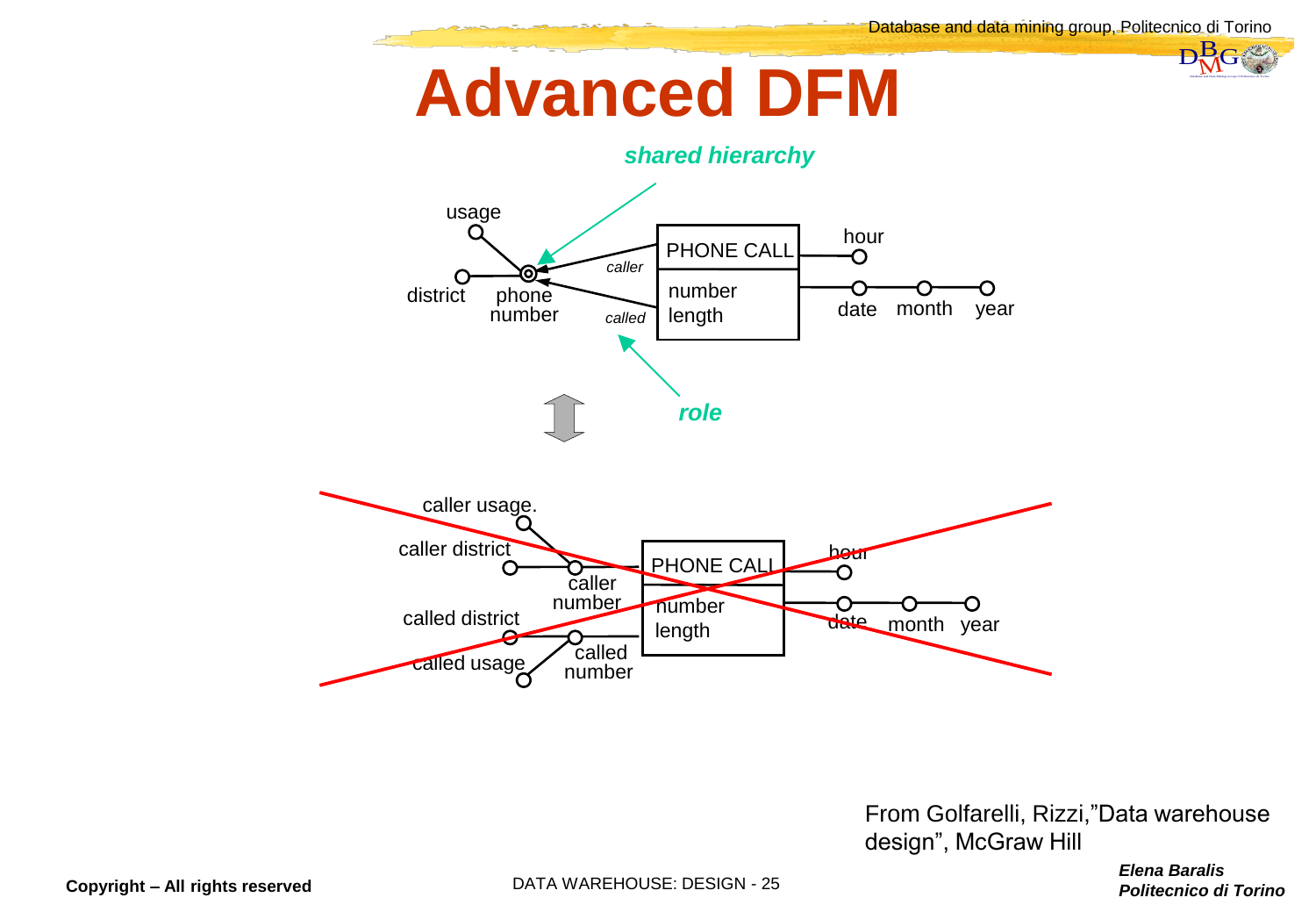Database and data mining group, Politecnico di Torino



### **Representing time**

## *Politecnico di Torino*<br>
Politecnico di Torino Differencia di Torino DBMG<br>
Politecnico di Torino D Elena Baralis Politecnico di Torino

**Copyright – All rights reserved DATA WAREHOUSE: DESIGN - 26**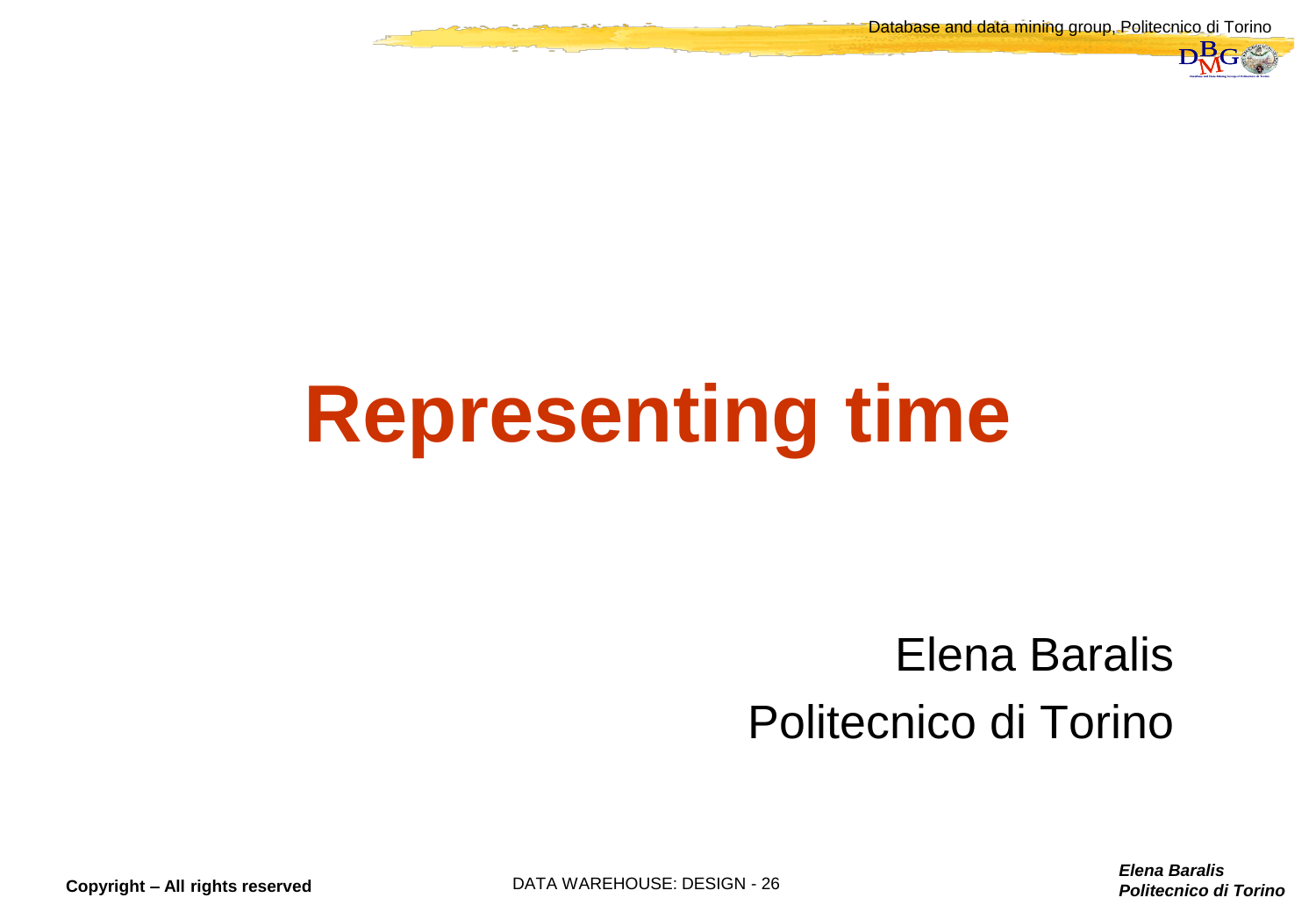

#### **Representing time**

- Data modification over time is explicitly represented by event occurrences
	- time dimension
	- events stored as facts
- Also dimensions may change over time
	- modifications are typically slower
		- slowly changing dimension [Kimball]
	- examples: client demographic data, product description
	- if required, dimension evolution should be explicitly modeled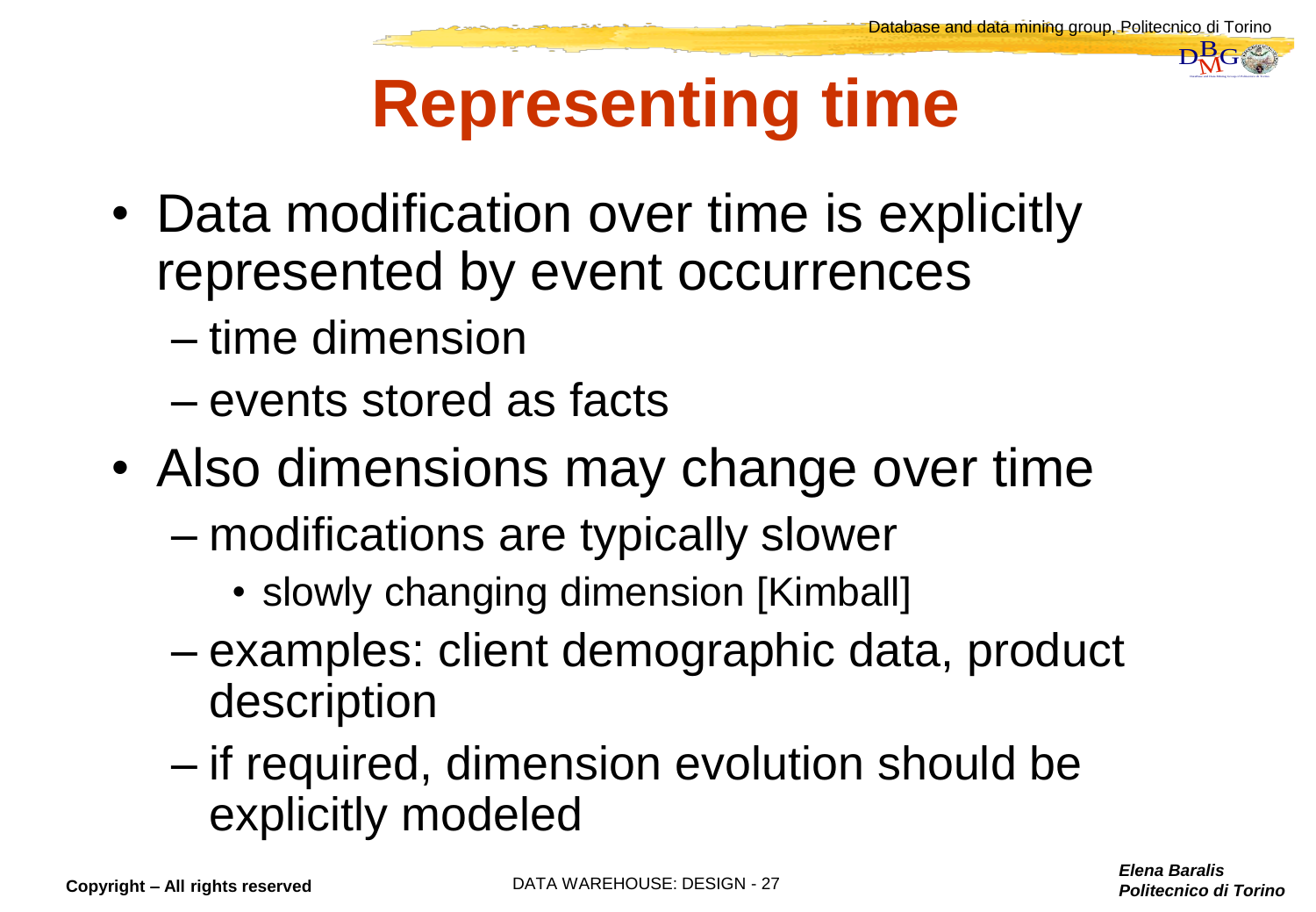

#### **How to represent time (type I)**

- Snapshot of the current value
	- data is overwritten with the current value
	- it overrides the past with the current situation
- *Politecnico di Torino*<br>Belena Baralis<br>Politecnico di Torino D – used when an explicit representation of the data change is not needed
	- example
		- customer Mario Rossi changes marital status after marriage
		- all his purchases correspond to the "married" customer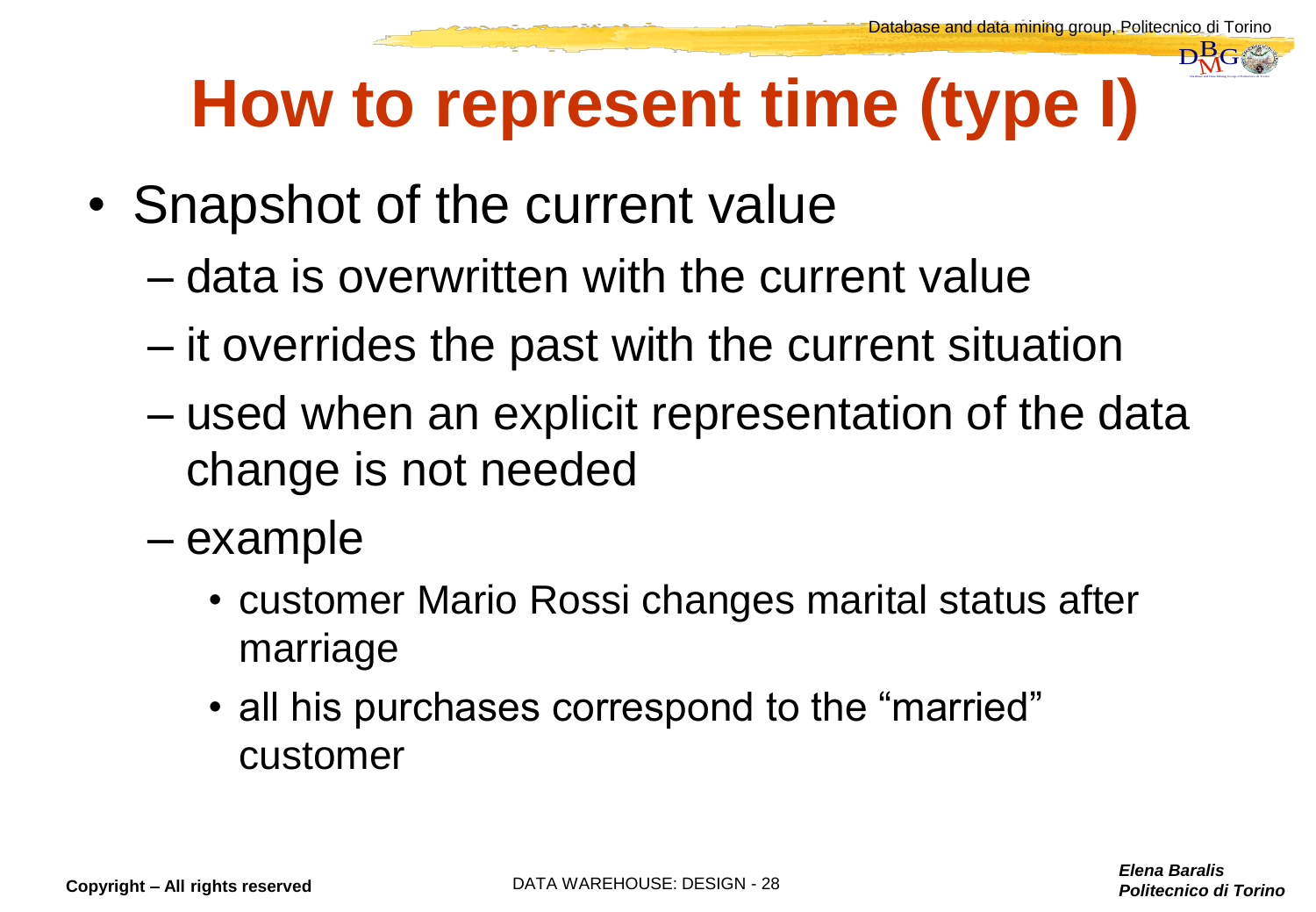

#### **How to represent time (type II)**

- *Politecnico*<br> *Politecnico di Torino*<br>
Politecnico di Torino D • Events are related to the temporally corresponding dimension value
	- after each state change in a dimension
		- a new dimension instance is created
		- new events are related to the new dimension instance
	- events are partitioned after the changes in dimensional attributes
	- example
		- customer Mario Rossi changes marital status after marriage
		- his purchases are partitioned in purchases performed by "unmarried" Mario Rossi and purchases performed by "married" Mario Rossi (a new instance of Mario Rossi)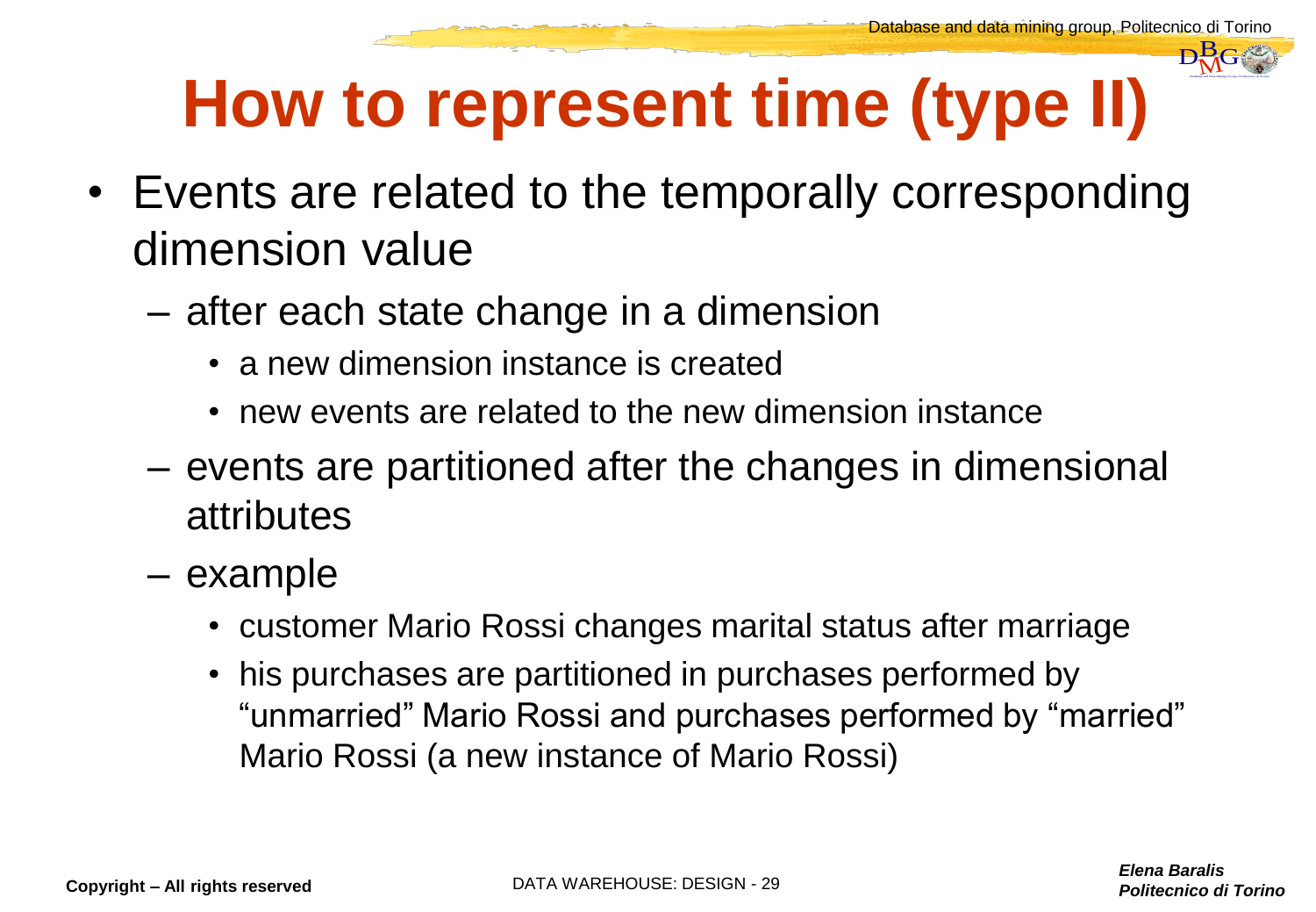

#### **How to represent time (type III)**

- All events are mapped to a dimension value sampled at a given time
- *Politecnico*<br> **Politecnico di Torino**<br>
Politecnico di Torino D – it requires the explicit management of dimension changes during time
	- the dimension schema is modified by introducing
		- two timestamps: validity start and validity end
		- a new attribute which allows identifying the sequence of modifications on a given instance (e.g., a "master" attribute pointing to the root instance)
	- each state change in the dimension requires the creation of a new instance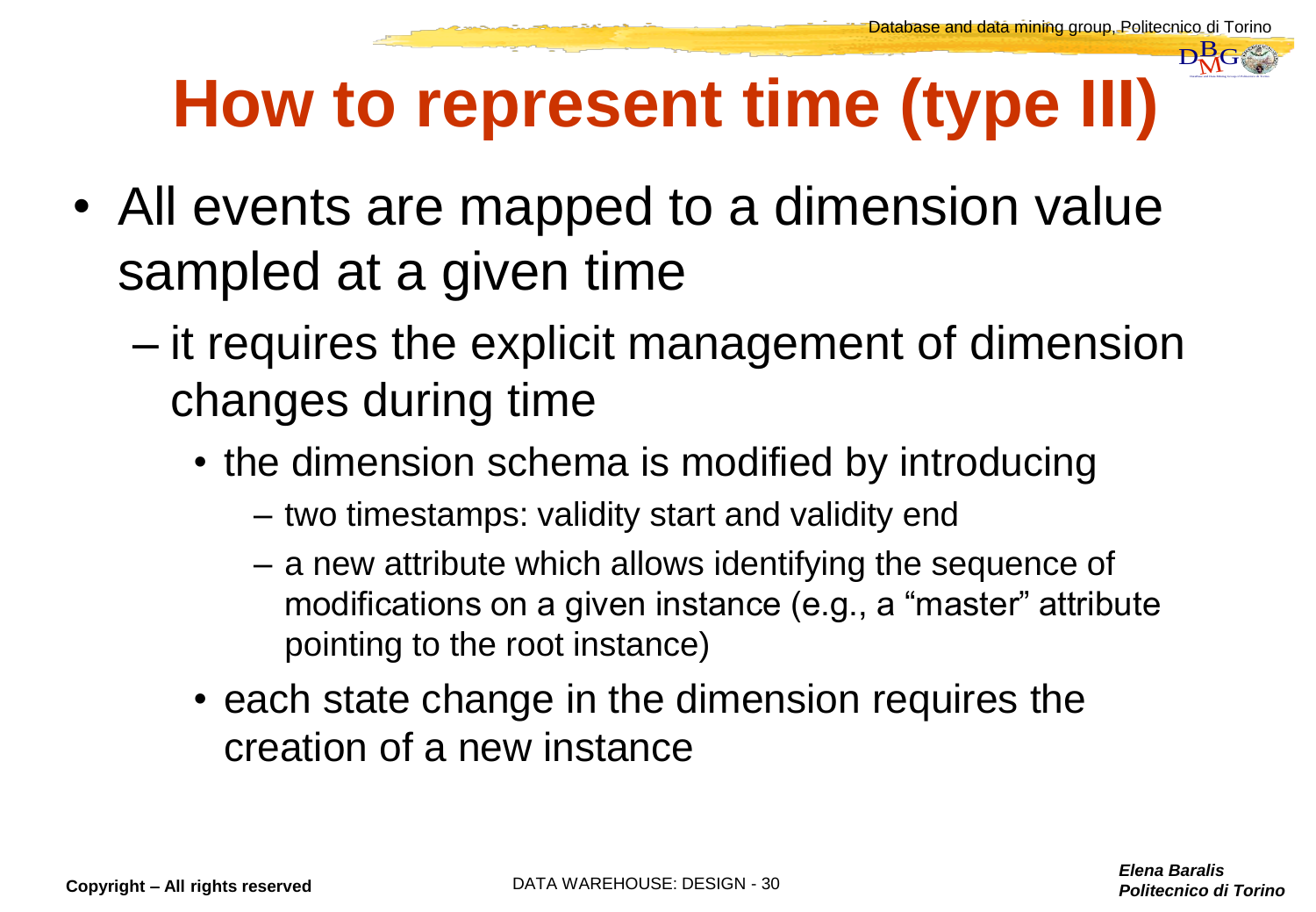#### **How to represent time (type III)**

#### • Example

- customer Mario Rossi changes marital status after marriage
- *Politecnico*<br> **after**<br>
tance<br>
the *Elena Baralis*<br>
Politecnico di Torino – validity end timestamp of first Mario Rossi instance is given by the marriage date
- validity start timestamp of the new instance is the same day
- purchases are partitioned as in type II
- a new attribute allows tracking all changes of Mario Rossi instance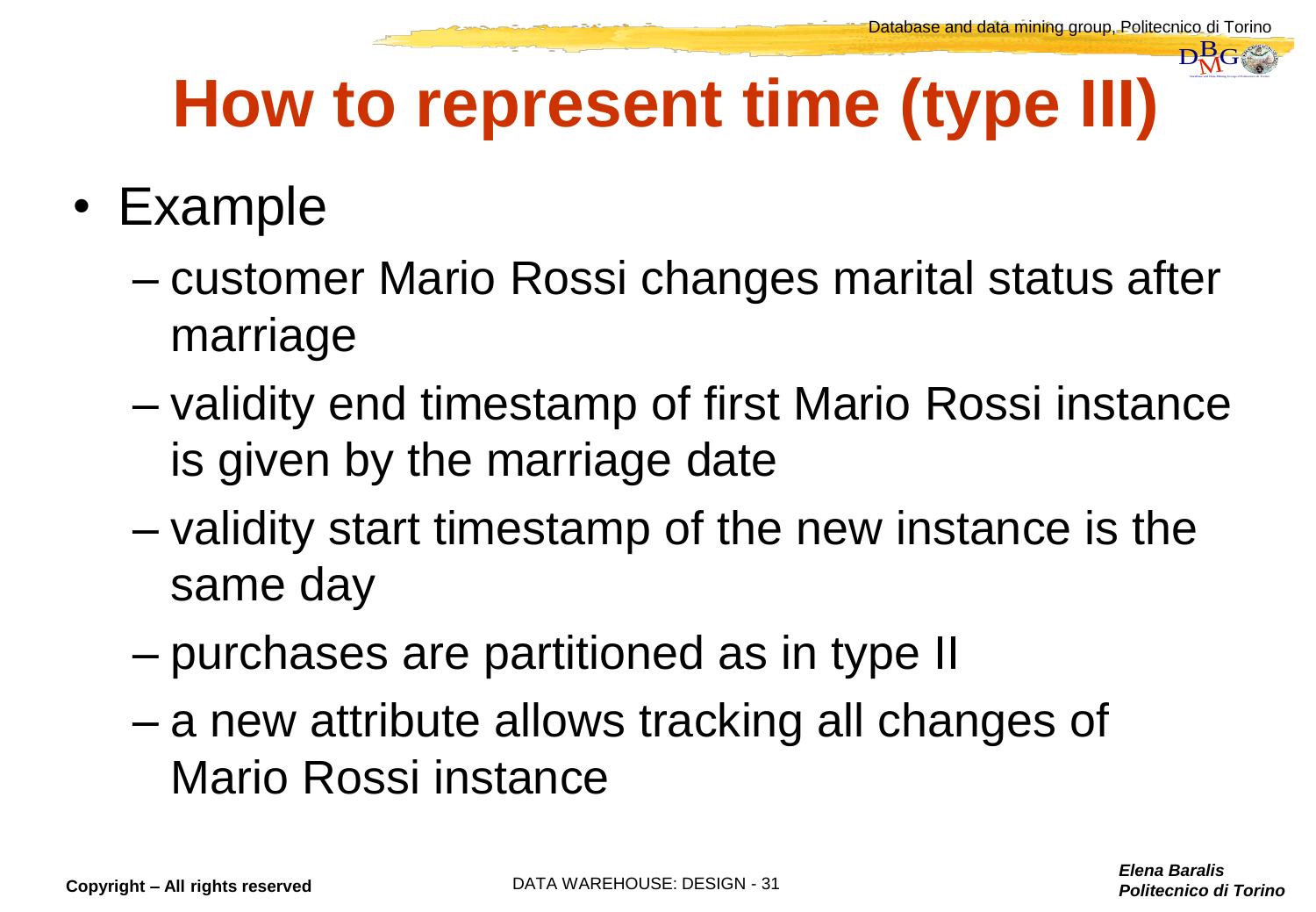Database and data mining group, Politecnico di Torino



### **Aggregate operators**

## *Politecnico di Torino*<br>
Politecnico di Torino Differencia di Torino DBMG<br>
Politecnico di Torino D Elena Baralis Politecnico di Torino

*Elena Baralis*

**Copyright – All rights reserved DATA WAREHOUSE: DESIGN - 32**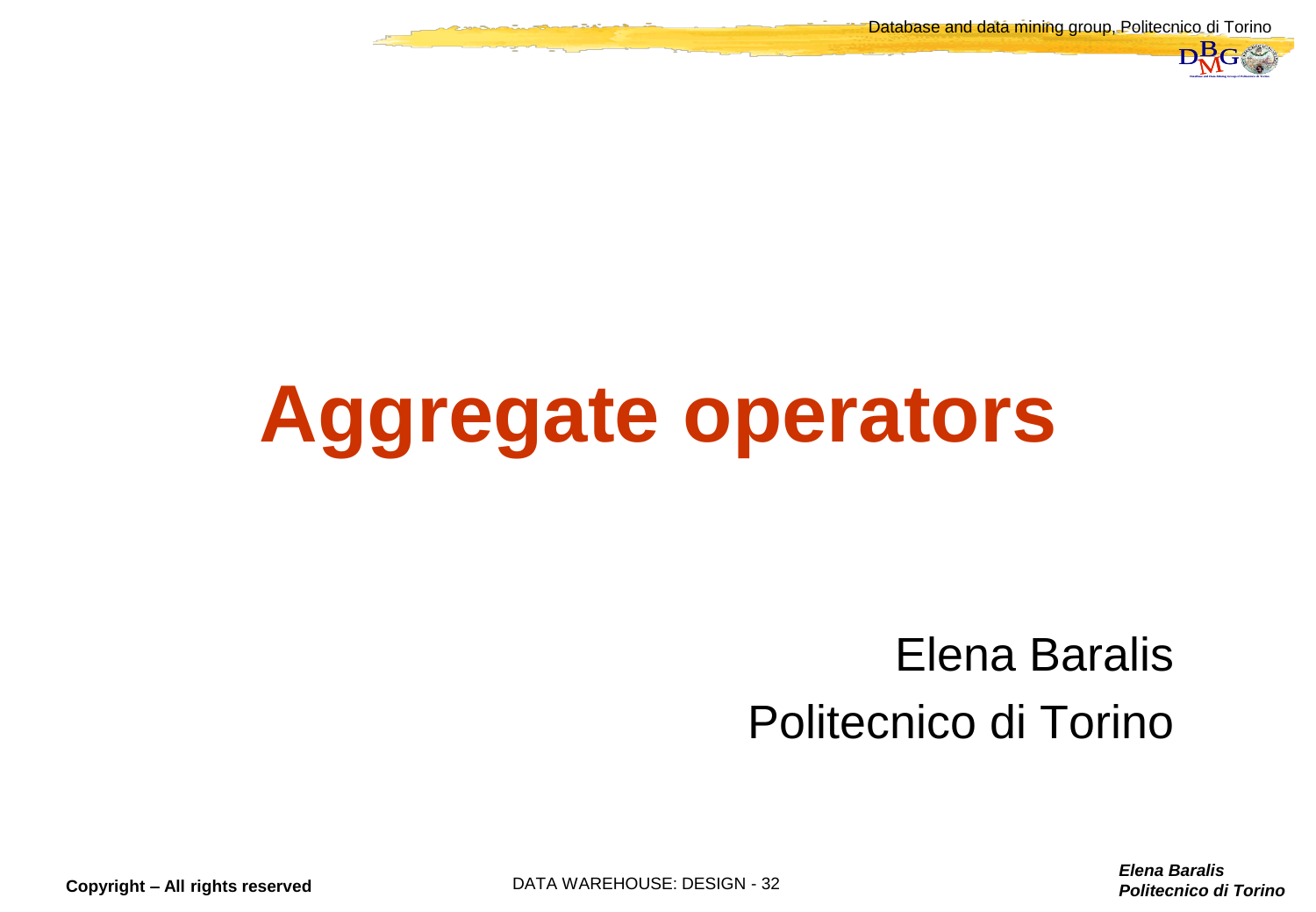

#### **Aggregate operators**

- Distributive
	- can always compute higher level aggregations from more detailed data
	- examples: sum, min, max
- Non distributive operators
	- can compute higher level aggregations from more detailed data *only* when supplementary support measures are available
	- examples: avg (it requires count)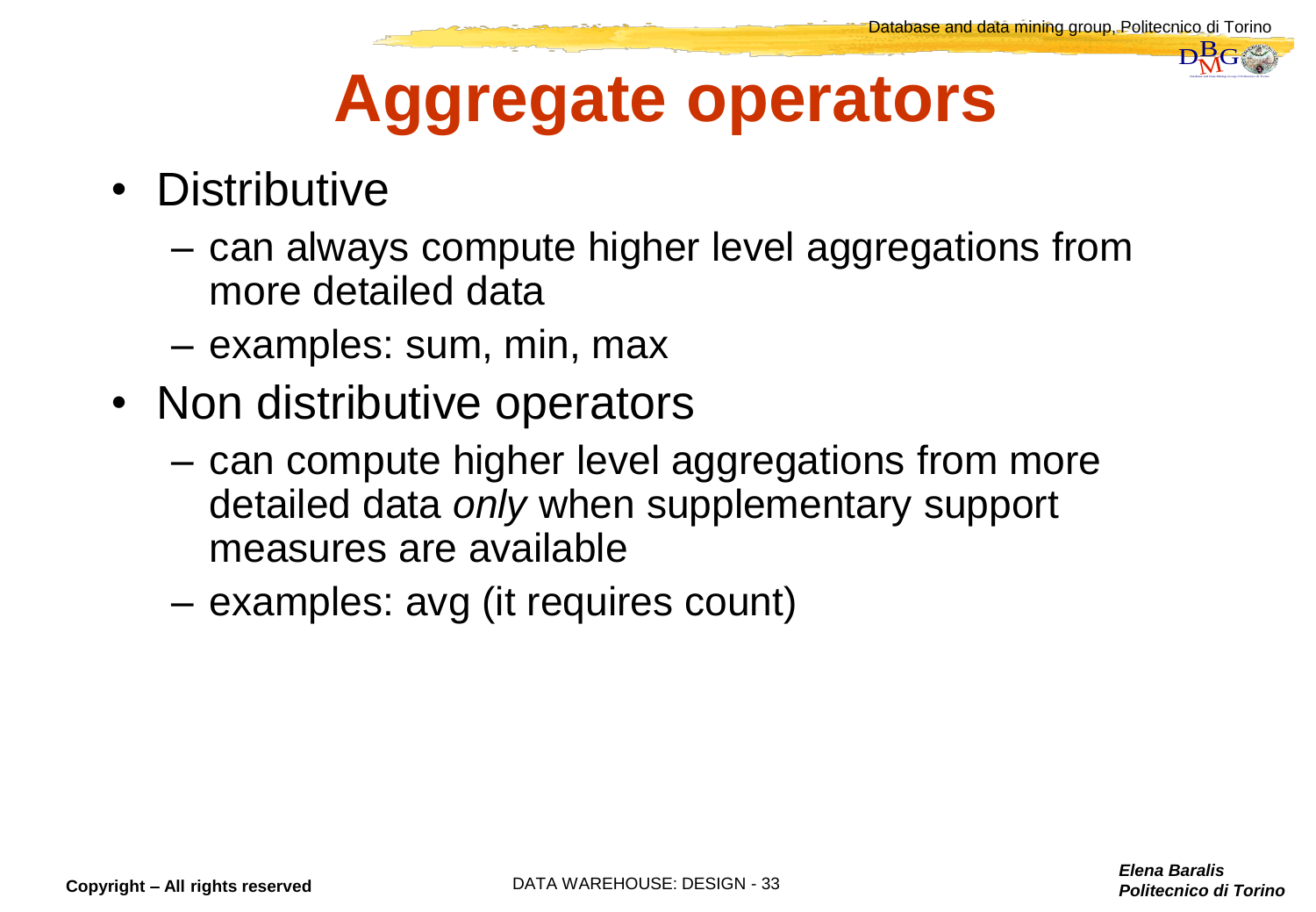

#### **Distributive operators**



*Politecnico di Torino*<br>
Politecnico di Torino Politecnico di Torino Data Managgraphia<br>
Politecnico di Torino D From Golfarelli, Rizzi,"Data warehouse, teoria e pratica della progettazione", McGraw Hill 2006